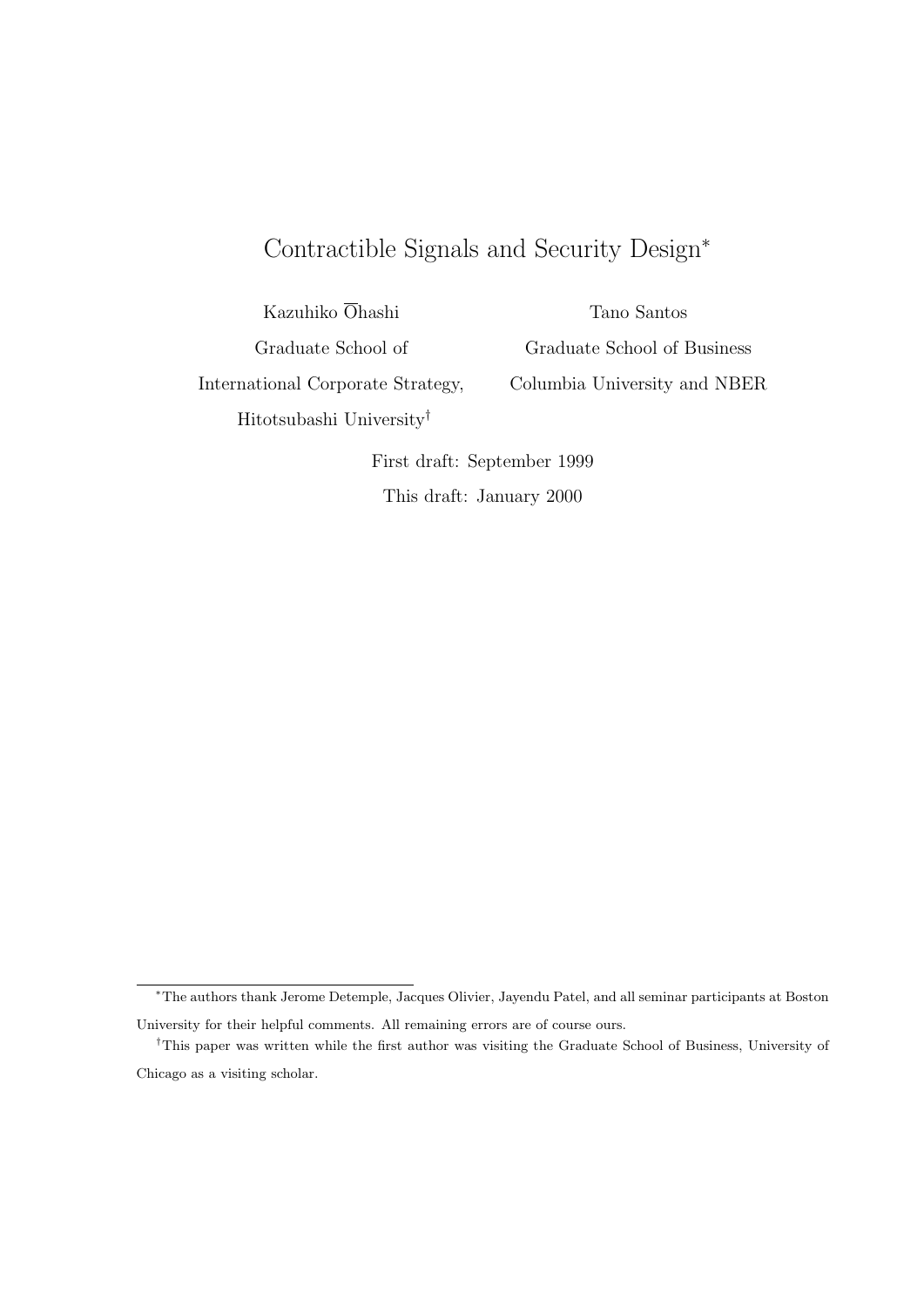## Abstract

An entrepreneur has ongoing project whose random payoff will be realized at some future, terminal date. At an interim date the entrepreneur will learn about the profitability of the project. This information is known only to him. At some earlier initial date the entrepreneur decides to design and issue a security to hedge the risks his project is exposed to. Should the security payoff correlate with his own private information if this is contractible? We prove that in general it should and that equity can never replicate the allocation of the optimal linear security. These results stand in contrast with recent results by Rahi (1996) and DeMarzo and Duffie (1999).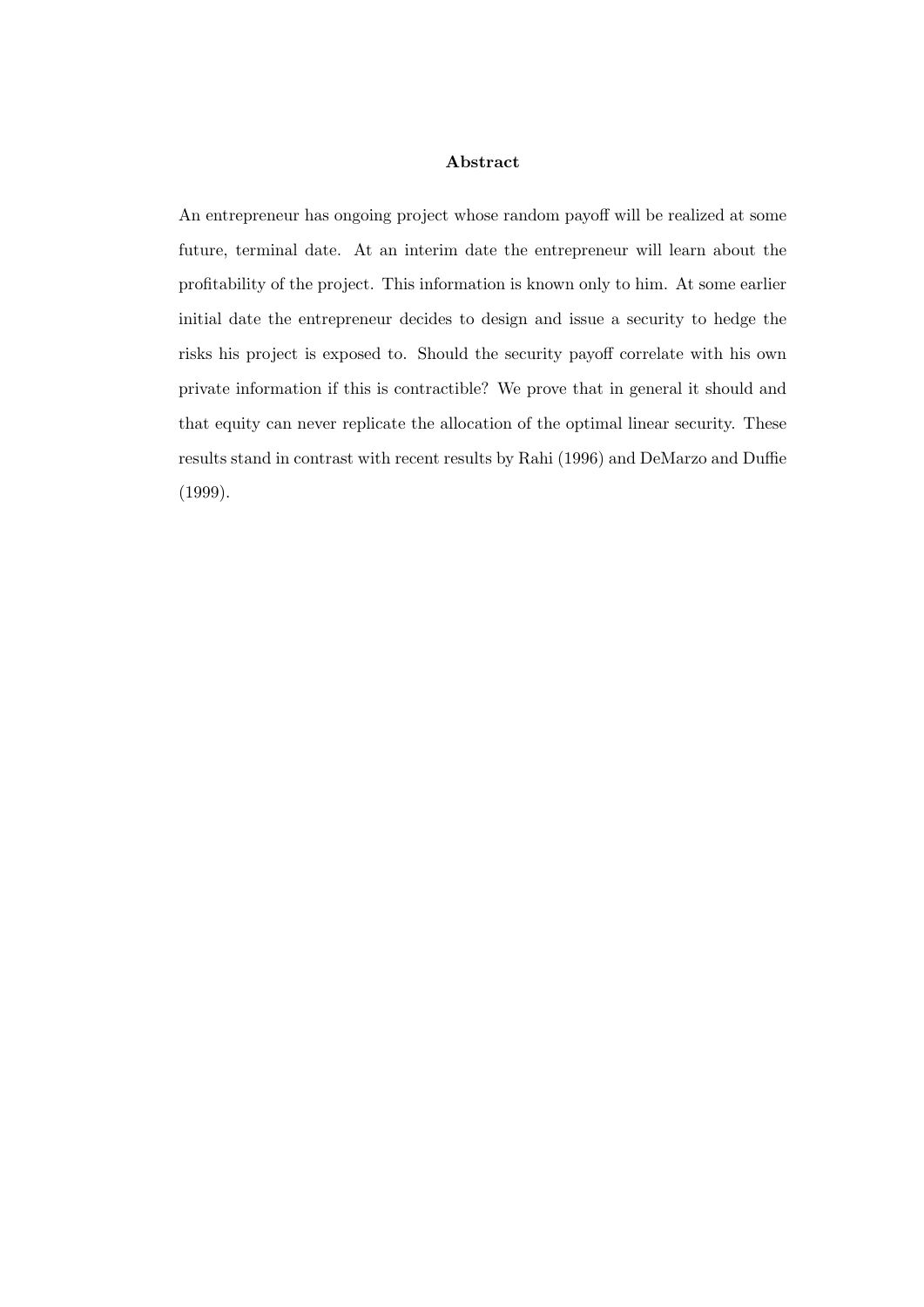## I. INTRODUCTION

An entrepreneur has ongoing project whose random payoff will be realized at some future, terminal date. At an interim date the entrepreneur will learn about the profitability of the project. This information is known only to him. At some earlier initial date the entrepreneur decides to design and issue a security to hedge the risks his project is exposed to. Should the security payoff correlate with his own private information if this is contractible? This paper is concerned with this classic question in the literature on security design.

The choice of the particular security issued has important consequences, and the problem is by now well known. The entrepreneur is faced with uninformed outside investors who are sensitive to the informational content of the security, and he is faced with the standard "lemons problem." This lemons problem interferes with his own hedging needs. The entrepreneur will naturally weight the adverse selection costs that an informationally sensitive security entails against the exposure he will have to bear if he chooses a design with no private information whatsoever.

This set up has been applied in the literature to the problem faced by a corporation that chooses the design of the security to spread the risk of his ongoing projects. The corporation learns about several aspects of its profitability before outside investors, and he is concerned about how the design of the security affects the depth of the secondary market where the security is to be traded. The entrepreneur prefers deeper markets to improve hedging possibilities, but deeper markets will leave him exposed to considerable amounts of risk. Our goal is to characterize in a standard set up the securities that are likely to arise, and to ask ourselves whether they bear any resemblance to the securities we actually see. We consider both the case where the entrepreneur is a monopolist, and takes into account the impact his trades have on the price of the traded security, and a second case where he behaves competitively and ignores the price impact of his trade.

This work is closely related to advances on the literature on security design, but in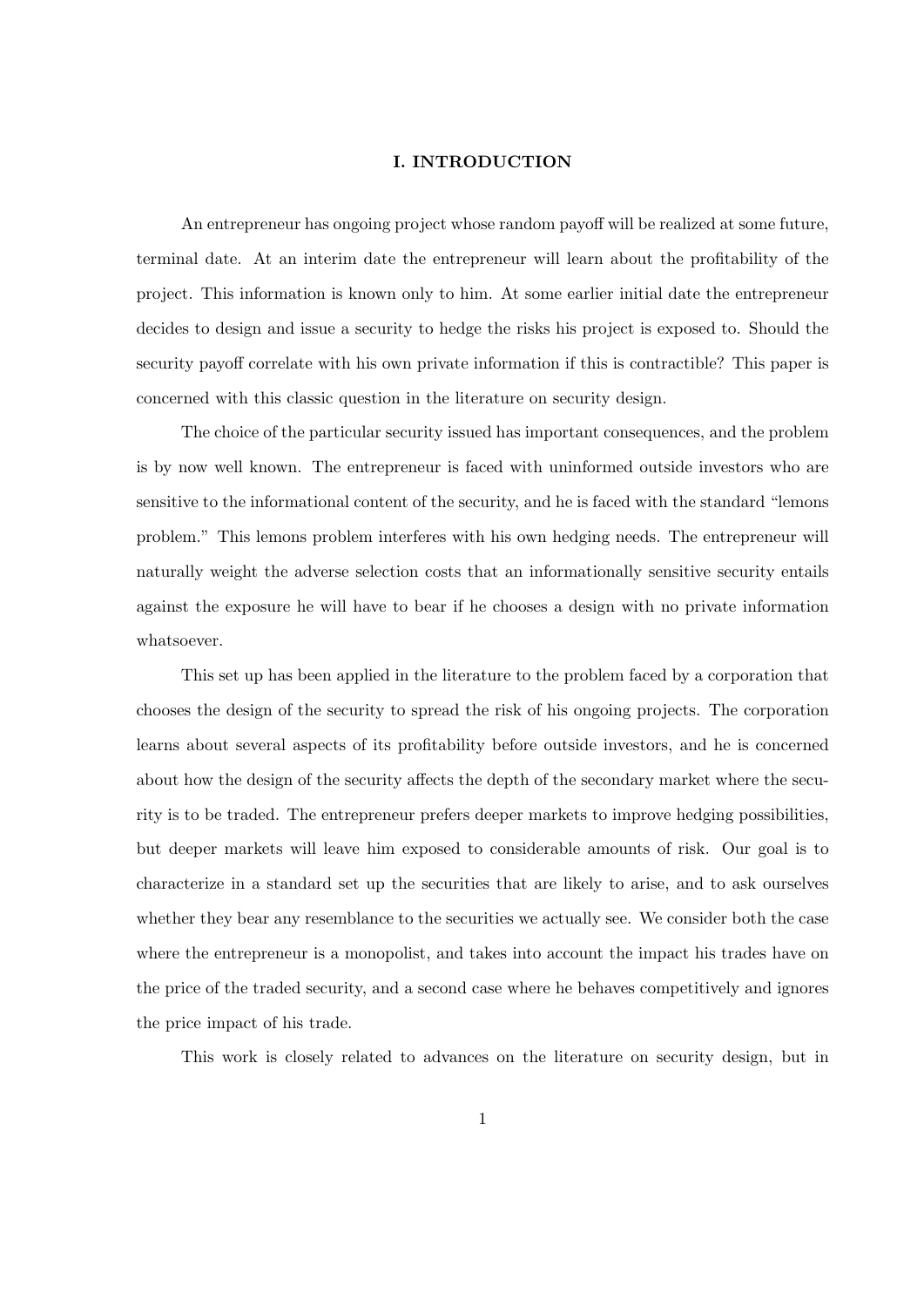particular to recent work by Demange and Laroque (1995), Rahi (1996) and DeMarzo and Duffie (1999). Those acquainted with the second paper will immediately notice the heavy debt the present paper owes to Rahi's work. We share with all of them the timing of security design, information learning, and trading, but also have substantial differences on the nature of the private information at the entrepreneur's disposal. Like Rahi (1996) we concentrate on both the problem of the monopolistic entrepreneur and that of the price taker. Instead, Demange and Laroque (1995) investigate only the problem of a competitive entrepreneur, whereas DeMarzo and Duffie (1999) focus on the monopolistic entrepreneur.

In the presence of noise traders, Demange and Laroque (1995) show it is in the best interest of the informed entrepreneur to make the payoff of security sensitive to private information. Rahi (1996) rightly points out that the conclusion reached by the work of Demange and Laroque (1995) is indeed sensitive to the assumption on the existence of noise traders. He writes a formal model where all outside investors are rational. He then goes to prove that the optimal security design is independent of any private information the entrepreneur may have whether he behaves monopolistically or competitively. Rahi's result is indeed more surprising that it may seem at first. The entrepreneur's private information may be an important component of the risks he is exposed to. Still, he is left with no choice but to completely exclude private information from the optimal design. The optimal security design in the context of the model presented by Demange and Laroque (1995) yields a partially revealing rational expectations equilibrium supported by the presence of noise traders. Rahi's entrepreneur prefers a fully revealing security under any circumstance. This result is confirmed in DeMarzo and Duffie (1999), albeit in a rather different model. DeMarzo and Duffie (1999) though note that the contractibility of the private signal is, in general, too strong an assumption, and that typically it is advantageous to add a marginal amount of information sensitivity to the design. These findings beg the question of whether noise trading is necessary to support informationally sensitive securities given the contractibility of the private signal.

To answer this question we write a slightly richer model than the one considered by Rahi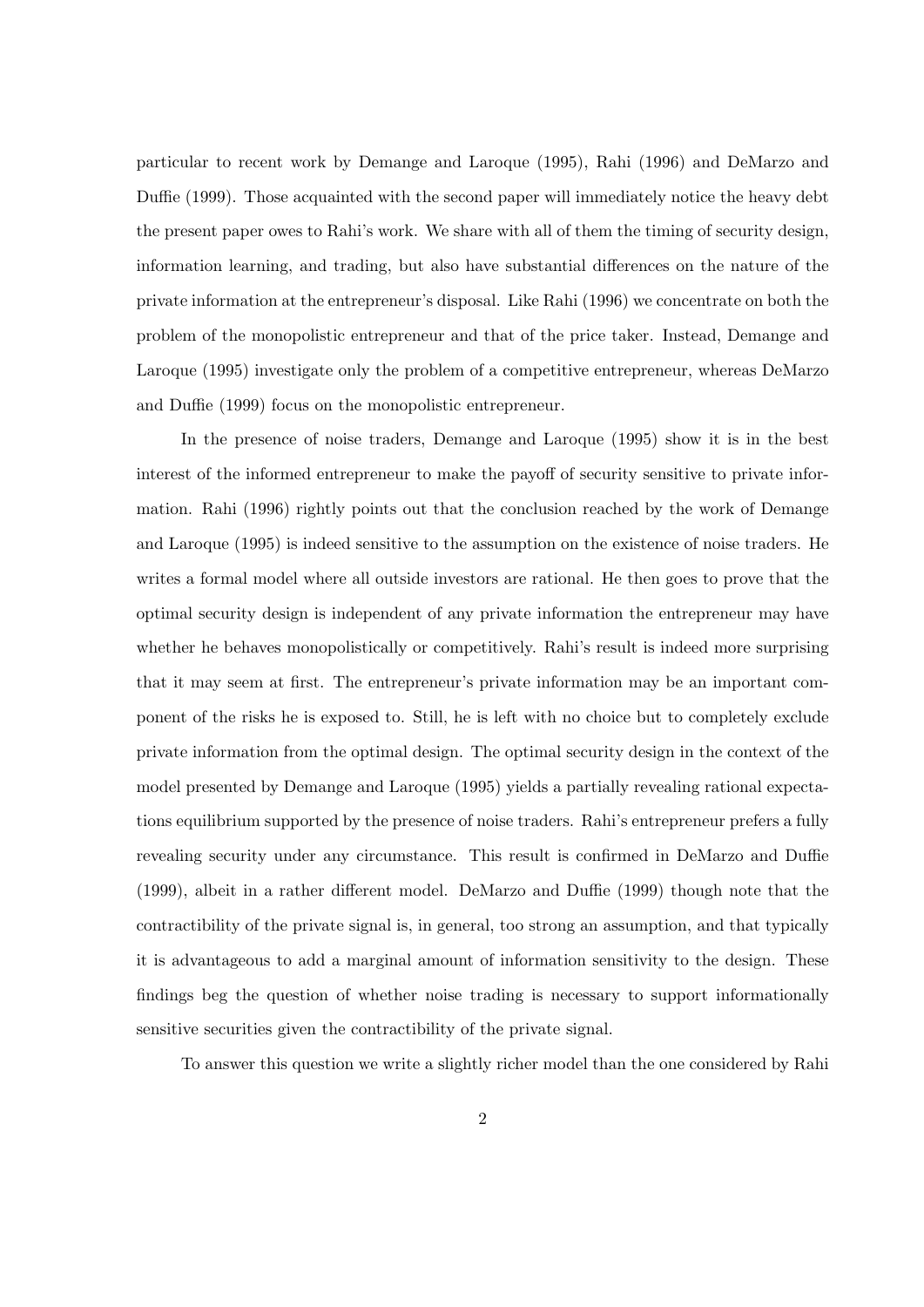(1996) but that includes it as a special case. More precisely we assume that the entrepreneur has private information about *several* aspects of his project, and, to make our results stronger, we assume that the private information is indeed contractible. We prove that in this case the entrepreneur chooses an informationally sensitive security that supports a partially revealing equilibrium independently of whether he behaves monopolistically or competitively. We further identify the sources of private information the entrepreneur includes in the security as those that are correlated with the project's payoff realization. Any private information that is uncorrelated with the project's payoff realization is excluded from the design of the security. Unlike Rahi (1996), equity does not support the allocation of the optimal linear security this paper concentrates on.

The sharp difference between our results and those of Rahi (1996), hinges on the ability of our entrepreneur to achieve a non revealing rational expectations equilibrium through the introduction of several sources of private information in the security design that are correlated with the project's payoff. This commits to the entrepreneur to trade private information about his security's payoff in fixed proportion limiting the amount of informational trade he can undertake. Judiciously mixing private information about the security's payoff with private information uncorrelated with the security's payoff can indeed commit the entrepreneur not to trade "too strongly" on his privileged information. But this restrain comes at the cost of considerable exposure to the risks associated with the private information. Private extraneous information does not compensate the agent for this commitment, as it is uncorrelated with the project's payoff realization. As a result it is not beneficial to include private information about the project's payoff together with extraneous private information. When both sources of private information are correlated with the project's information this commitment not to trade to strongly on private information is compensated by the hedging it brings along making the introduction of private information worthwhile.

We show then that the optimal security design would support a non revealing rational expectations equilibrium and include contractible private information, even in the absence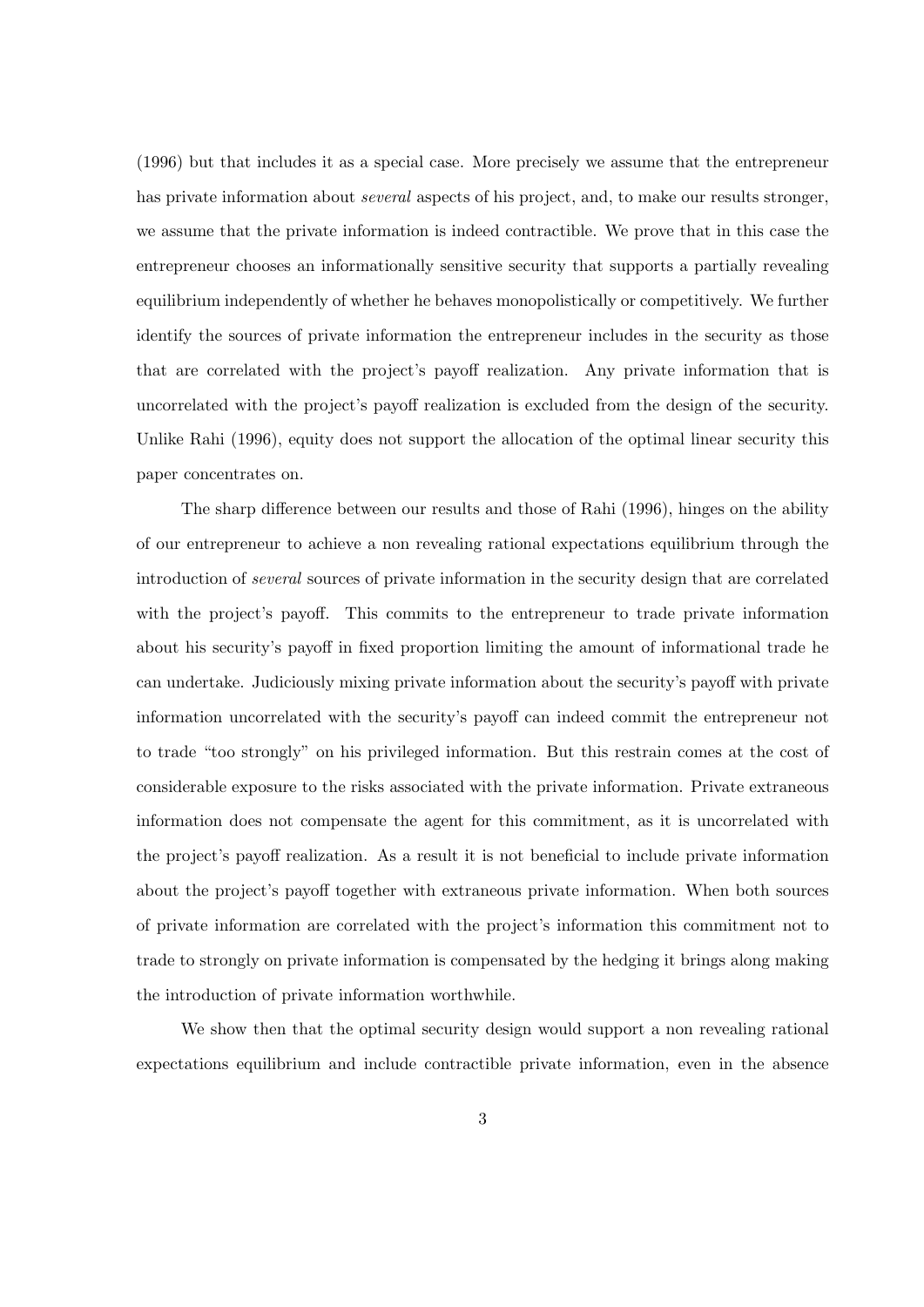of irrational noise traders. This result is independent of whether the entrepreneur behaves monopolistically or competitively.

The paper proceeds as follows. In the second section we present the model. The third section is concerned with the case of the monopolistic entrepreneur, whereas the fourth deals with the case of a price taker. The last section concludes. All proofs are to be found in the appendix. Throughout, and for ease of comparison, we have tried to stay as close as possible to the notation of Rahi's paper.

#### II. THE MODEL

All random variables are defined on a probability space  $(\Omega, \mathcal{F}, P)$ . Throughout we denote by  $V[\chi]$ , the unconditional variance of random variable  $\chi$ , and by  $V[\chi|\eta]$ , the conditional variance of  $\chi$  given  $\eta$ . Similarly  $C[\chi,\xi]$  denotes the unconditional covariance between  $\chi$  and  $\xi$ , and  $C[\chi, \xi | \eta]$  the conditional covariance.

There are two agents, with von Neumann-Morgensten utility functions displaying constant absolute risk aversion. We refer to the first agent as the entrepreneur and we assume that he has an exogenously determined project which yields an stochastic payoff e at some terminal date. The second agent is simply an outside investor. There are three dates in the economy. At the ex-ante stage, date 0, the entrepreneur designs an security with payoff  $f$ , and for this reason we sometimes refer to the entrepreneur as the issuer. At the interim stage, date 1, the entrepreneur receives some private signal about the payoff of the project. Right after the signal is received trading between the entrepreneur and the uninformed outside investor takes place. At the final stage, date 2, payoffs are realized and all signals become public.

More precisely then the entrepreneur has the utility function  $E[-\exp(-r_iW)]$  over the consumption  $W$  at date 2, is endowed with an asset that has a payoff  $e$  at date 2, and receives a vector S of information signals at date 1. The outside investor has the utility function  $E[-\exp(-r_uW)]$  over the consumption W at date 2, but has neither endowment of an asset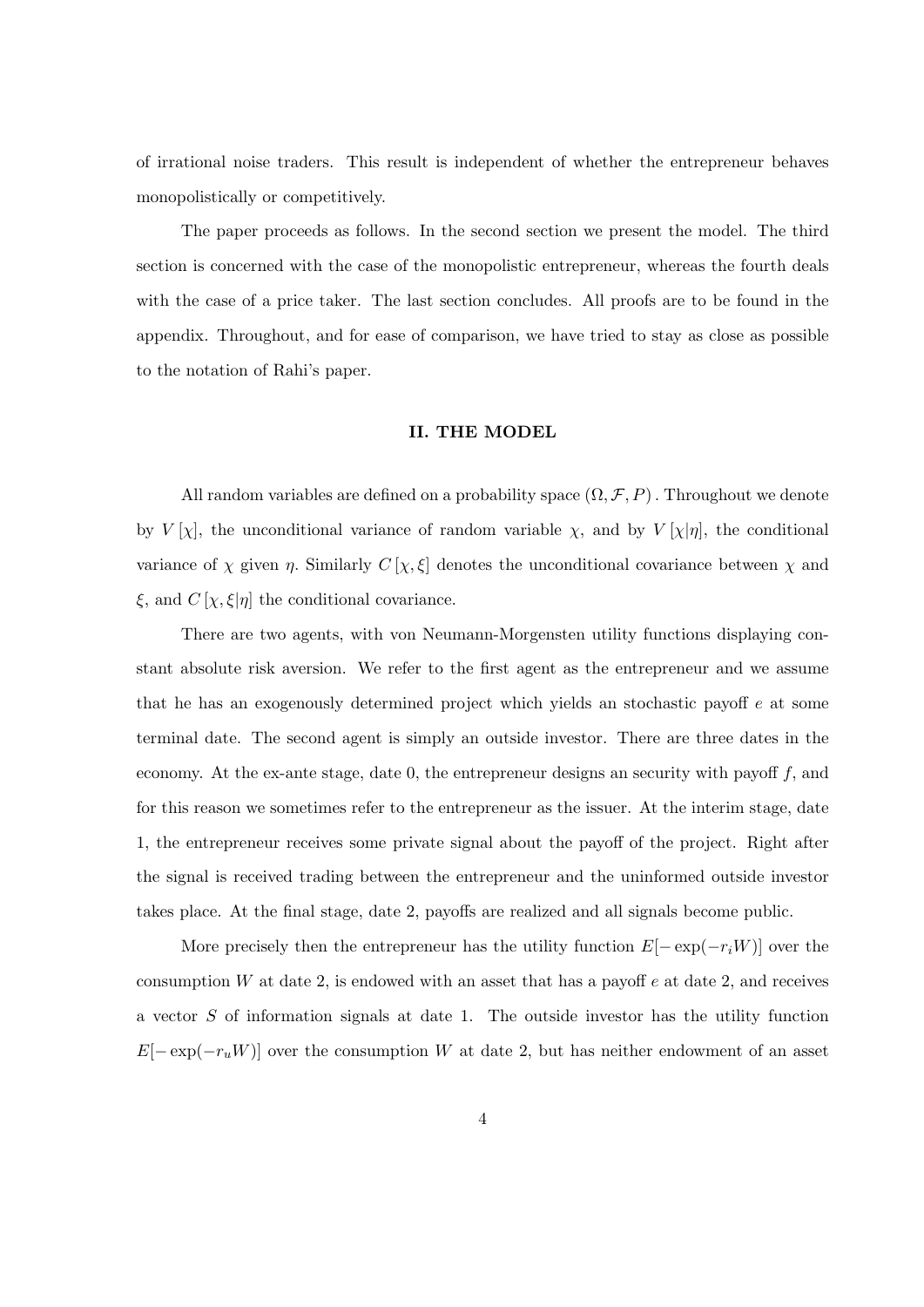nor an information signal. Let  $\theta_i$  and  $\theta_u$  be the positions of informed and uninformed agents respectively. It follows then that the terminal wealth of each agent is given by:

$$
W_i = e + \theta_i (f - p) \text{ and } W_u = \theta_u (f - p),
$$

where  $p$  is the asset price.<sup>1</sup>

For tractability we assume that  $e$  is given by a product of two random variables  $x$  and z, namely  $e = xz$ , and without loss of generality, we assume that

$$
(1) \t\t\t z = \zeta + s.
$$

We are ready now to describe the nature of the private information. The vector of information signals S that the entrepreneur receives at date 1 is given by  $S = (s, x, y)$ , where y is any other private information the entrepreneur may have at date 1 that is uncorrelated to the project's payoff realization. Because all signals are made public at the terminal date the security payoff may be made contingent in all of them if it is in the interest of the entrepreneur. Then any security f can be written in the form

(2) 
$$
f = \overline{f} + a\zeta + a_s s + bx + cy + d\epsilon
$$

$$
= \overline{f} + \mathbf{v} \cdot \phi
$$

where  $\epsilon$  is any other random variable whose realization occurs at the second date, and  $\overline{f}$ , a,  $a_s, b, c, \text{ and } d \text{ are constants. Clearly } \mathbf{v} = \begin{bmatrix} a & a_s & b & c & d \end{bmatrix}^\top \text{ and } \phi = \begin{bmatrix} c & s & x & y & \epsilon \end{bmatrix}^\top.$ 

All underlying random variables are independently and are normally distributed i.e.,

(3) 
$$
\phi \sim N\left[\mathbf{0}, diag(V[\zeta], V[s], V[x], V[y], V[\epsilon])\right],
$$

where 0 is a vector of zeroes and  $diag(V[\zeta], V[s], V[x], V[y], V[\epsilon])$  is a matrix whose diagonal elements are  $V[\zeta], V[s], V[x], V[y],$  and  $V[\epsilon]$ .

<sup>&</sup>lt;sup>1</sup>It is assumed that the asset is either a futures contract or that there exists a riskless asset whose rate of return is normalized to one.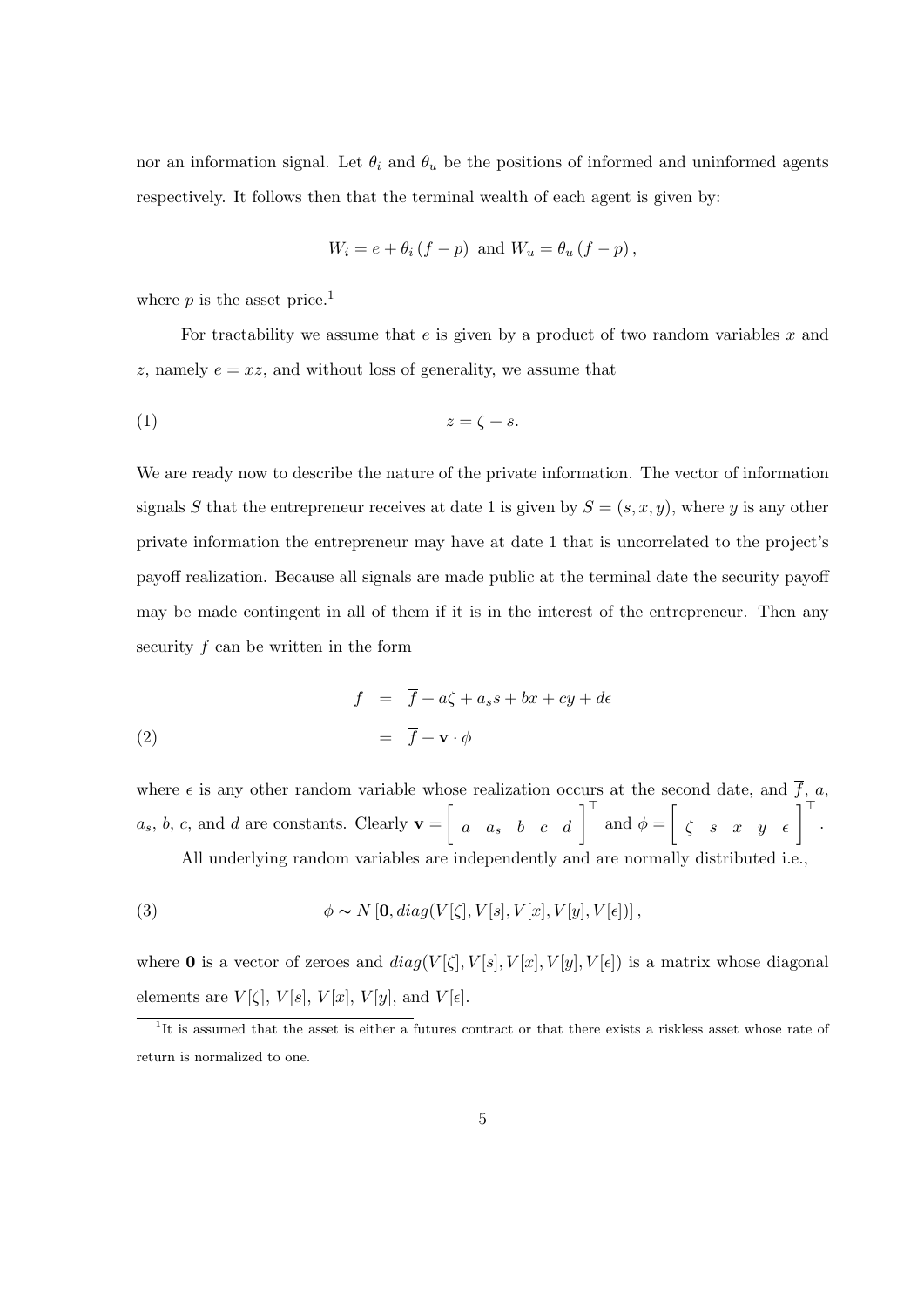The uninformed outside investor is assumed to represent a large number of identical investors and hence behaves competitively. He has rational expectations and uses the observed market price  $p$  to update beliefs about the payoff of the traded security. The informed entrepreneur understands this and designs the security accordingly. We label a security design optimal if there is no other that would yield a higher ex-ante (at date 0) utility level to its designer. We make the following standard assumption to guarantee a well defined problem:

## Assumption 1:  $r_i^2V[z]V[x] < 1$ .

The main difference between the set up we propose here and the one advanced by Rahi  $(1996)$  is the fact that the issuer receives also a signal about the random variable z. As shown in equation  $(1)$  the entrepreneur receives a signal s, one component of variable z. Our model nests Rahi's by simply making  $V[s] = 0$ , and throughout we discuss the implications of such an assumption.

#### III. THE MONOPOLISTIC ENTREPRENEUR

We first consider the case where the entrepreneur, after she has created a security with payoff  $f$ , trades the security with the outside investor monopolistically, that is taking into account the impact of his asset position on the price. Attention will be restricted to equilibrium with a linear price function of the form:<sup>2</sup>

(4) 
$$
p(\theta_i) = \overline{p} + \delta \theta_i \qquad (\overline{p}, \delta) \in R^2,
$$

where  $\frac{1}{\delta}$  is a measure of market depth. The entrepreneur will take into account how does his choice of design affect market depth.

At date 1, the informed entrepreneur solves the following optimization problem:

$$
\max_{\theta_i} E[-\exp(-r_i W_i)|S],
$$

<sup>&</sup>lt;sup>2</sup>See Bhattacharya et al. (1995) and Rahi (1996) for justification of this assumption.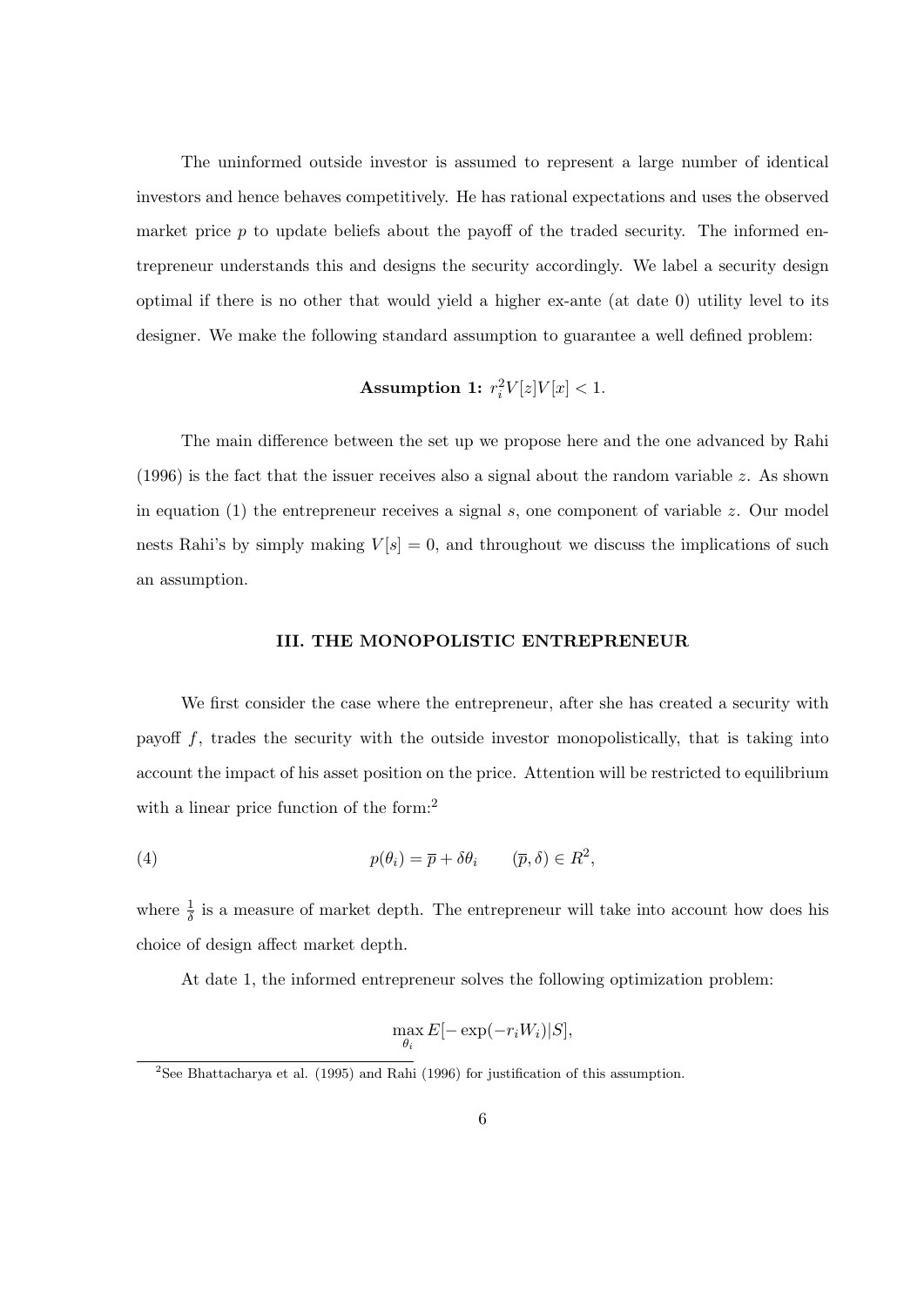where

(5) 
$$
W_i = e + \theta_i[f - p(\theta_i)].
$$

Since conditional on  $S = (s, x, y)$ ,  $W_i$  is normally distributed, by the usual argument, this optimization problem is equivalent to the following one:

$$
\max_{\theta_i} E[W_i|S] - \frac{r_i}{2} V[W_i|S].
$$

subject to (5).

The first-order condition is

$$
E[f|S] - \overline{p} - 2\delta\theta_i - r_i \left\{ C[f, z|S]x + V[f|S]\theta \right\} = 0,
$$

and the second-order condition is

$$
(6) \t\t 2\delta + r_i V[f|S] > 0.
$$

If  $2\delta + r_iV[f|S] < 0$ , this optimization problem has no solution, and there exists no equilibrium. If  $2\delta + r_iV[f|S] = 0$ , it has a solution if and only if  $E[f|S] - \bar{p} - r_iC[f, z|S]x = 0$ for all S, and  $\theta_i = 0$  is an optimal solution. If  $2\delta + r_iV[f|S] > 0$ , the issuer's demand of the security is

(7) 
$$
\theta_i = \frac{E[f|S] - \overline{p} - r_i C[f, z|S]x}{2\delta + r_i V[f|S]}.
$$

On the other side, the uninformed outside investor solves

$$
\max_{\theta_u} E[-\exp(-r_u W_u)|p(\theta_i)],
$$

which is equivalent to

$$
\max_{\theta_u} E[W_u | p(\theta_i)] - \frac{r_u}{2} V[W_u | p(\theta_i)].
$$

Thus, as long as  $V[f|p(\theta_i)] > 0$ , the outside investor's demand is given by

(8) 
$$
\theta_u = \frac{E[f|p(\theta_i)] - p}{r_u V[f|p(\theta_i)]}.
$$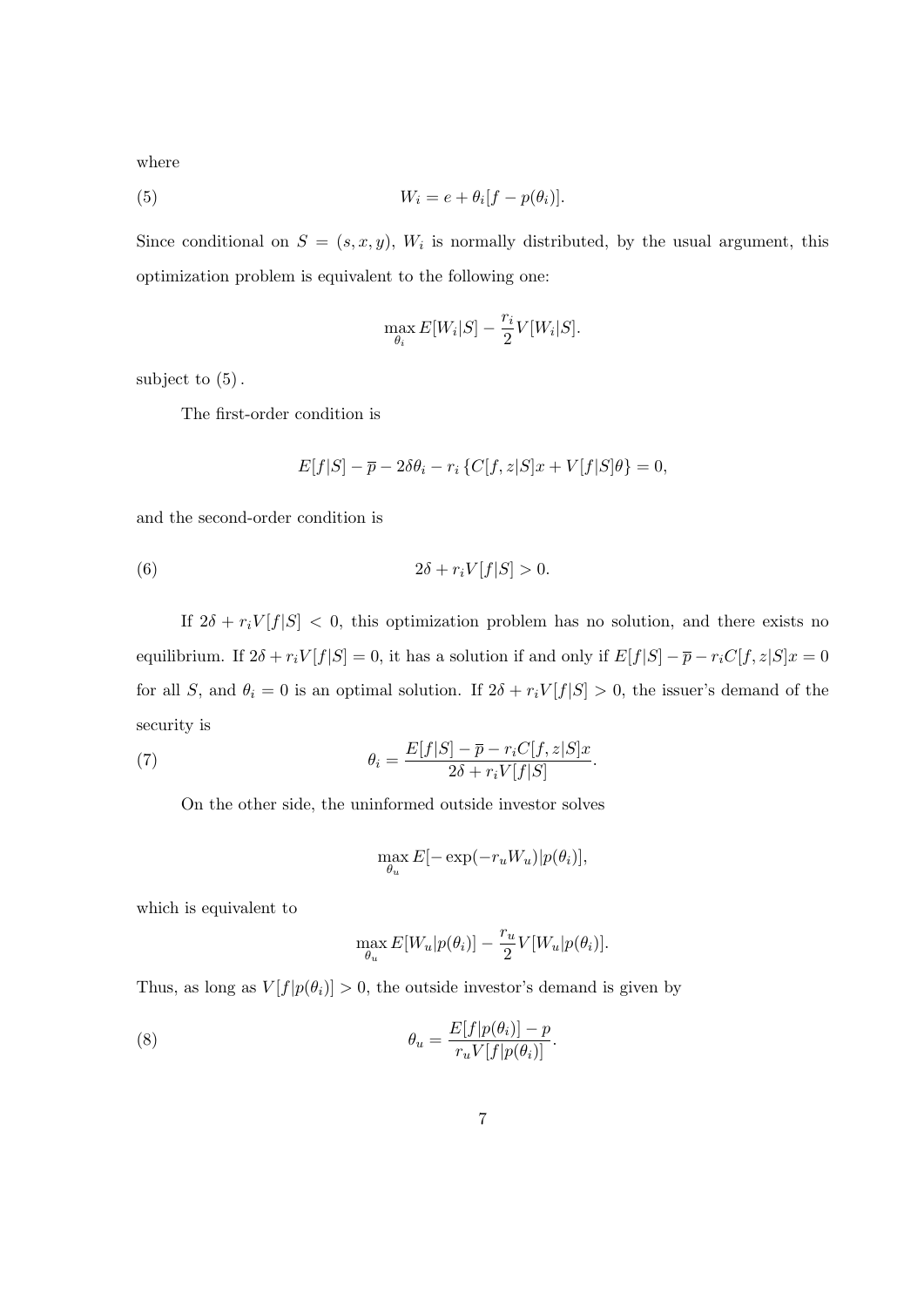A linear rational expectation equilibrium is a set  $(p(\cdot), \theta_i, \theta_u)$  such that (a)  $p(\cdot)$  is given by (4), (b) agents maximize, and (c) markets clear, that is  $\theta_i + \theta_u = 0$ .

We call an equilibrium *trivial* if it entails zero amount of trade, and concentrate our attention to the non-trivial equilibrium. Our first result, Lemma 3.1, provides a condition under which a non trivial equilibrium exists.

Lemma 3.1: With a monopolist issuer a non-trivial linear equilibrium exists if and only if

$$
(9) \t\t J \equiv a^2 r_i^2 V^2 [\zeta] V[x]
$$

(10) 
$$
- [b^2 V[x] + a_s^2 V[s] + c^2 V[y]]
$$

 $> 0$ 

Lemma 3.1 shows that if  $J \leq 0$  the economy fails to have an equilibrium or it is trivial in the sense that optimal positions are zero. The first term of  $J$ , expression  $(9)$ , is related to the hedging demand of the informed entrepreneur as indicated by its dependence on the degree of risk aversion. The second term, expression (10), is related to the informational motive for trading. A non-trivial equilibrium exists if the former dominates the latter. If this is not the case, the adverse selection problem is so severe that no equilibrium exists.

The next lemma provides a closed form solution for the ex-ante utility of the entrepreneur.

Lemma 3.2: The ex-ante utility of the monopolistic issuer is given by

$$
E[u_i(W_i)] = -[(1 - r_i^2 V[x]V[z]) + \mathcal{U}_m(\mathbf{v})]^{-\frac{1}{2}},
$$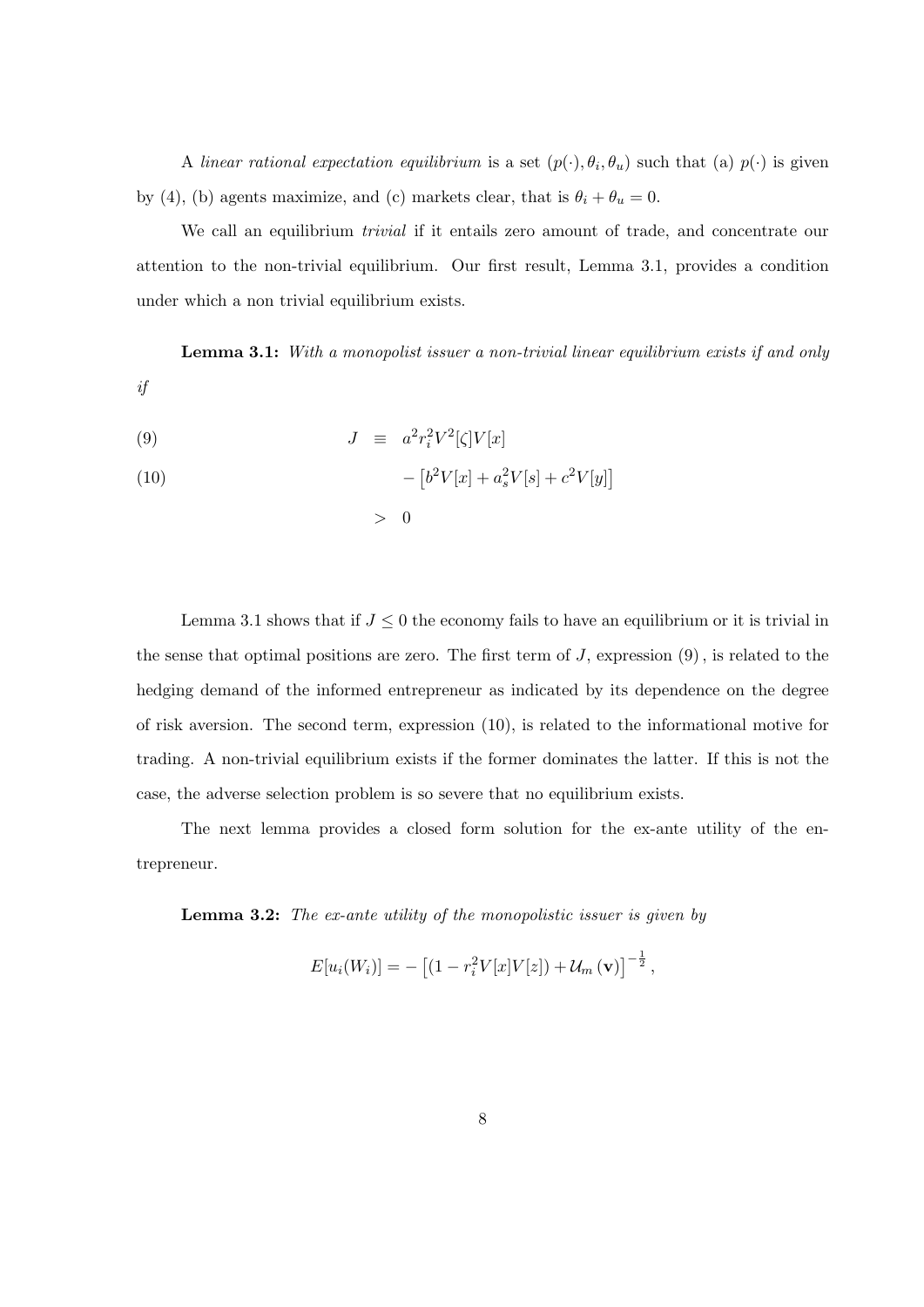where

(11) 
$$
U_m(\mathbf{v}) = r_i J \frac{\left(1 - r_i^2 V[x]V[z]\right) \left(a_s^2 V[s] + c^2 V[y]\right)}{(r_i + 2r_u) \left[a_s^2 V[s] + (b - ar_i V[\zeta])^2 V[x] + c^2 V[y]\right] \left(a^2 V[\zeta] + d^2 V[\epsilon]\right)},
$$
  

$$
+ 2r_u \left(a_s^2 V[s] + c^2 V[y]\right) a^2 r_i^2 V^2[\zeta] V[x]
$$

unless  $J \leq 0$ , in which case  $\mathcal{U}_m(\mathbf{v}) = 0$ .

Here,  $1 - r_i^2 V[x]V[z]$  corresponds to the ex-ante utility from the initial endowment of the asset, and  $\mathcal{U}_m(\mathbf{v})$  corresponds to the benefit from trading a particular security f. The optimally created security maximizes  $\mathcal{U}_m(\mathbf{v})$ . But note that for  $\mathcal{U}_m(\mathbf{v}) > 0$ , it is necessary that  $J > 0$ , and this, in turn, requires that  $a^2 > 0$ . Hence, without loss of generality, we assume that  $a = 1$ . Furthermore, by a judicious choice of b,  $a_s$ , and c, the issuer can always guarantee that  $J > 0$ . Lemma 3.2 shows that it is always optimal to do so.

Next we start by characterizing the optimal security. We first prove two preliminary propositions to then present the main result of this section.

Proposition 3.3: The monopolistic entrepreneur's equilibrium utility is monotonically decreasing in the weight that the asset's payoff assigns to extraneous noise at the terminal date, that is,

$$
\frac{\partial \mathcal{U}_m}{\partial d^2} < 0.
$$

Clearly extraneous noise at the terminal date simply increases the riskiness of the security and does not provide any informational advantage to the issuer, nor does it improve his hedging possibilities. The next proposition states that for any design that makes the payoff sensitive to s and/or y there exists another design that yields a higher utility to the entrepreneur and that is not sensitive to the extraneous private information, y.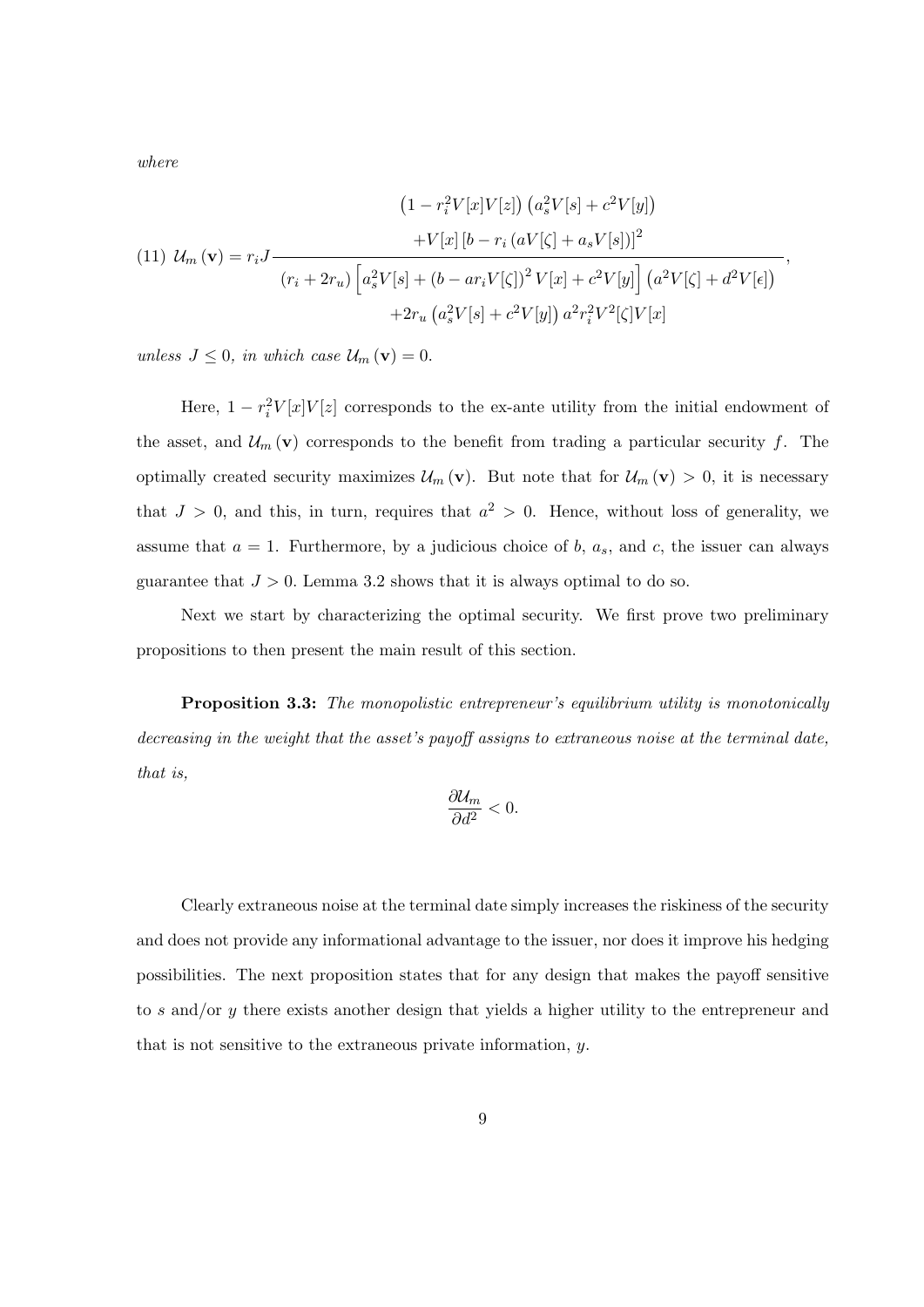**Proposition 3.4:** For all  $\mathbf{v} = (1, a_s, b, c, 0)$  there exists  $\mathbf{v}' = (1, a'_s, b, c', 0)$  such that  $c' = 0$  and  $\mathcal{U}_m(\mathbf{v}) \leq \mathcal{U}_m(\mathbf{v}')$ , where the inequality is strict whenever  $c \neq 0$ .

To summarize our findings so far we have that, by Lemma 3.2, the entrepreneur will always design a security for which a non trivial equilibrium exist by setting  $a \neq 0$ , and as a normalization we chose  $a = 1$ . Propositions 3.3 and 3.4 further show that any security whose payoff is sensitive to extraneous private information, whether at the interim stage or the terminal one, cannot be optimal, that is  $c = d = 0$ . Given these results we can simplify the expression of  $\mathcal{U}_m(\mathbf{v})$  in (11) to<sup>3</sup>

(12) 
$$
\mathcal{U}_m(\mathbf{v}) = r_i J \frac{L}{N},
$$

where:

$$
N \equiv (r_i + 2r_u) \left[ a_s^2 V[s] + (b - r_i V[\zeta])^2 V[x] \right] V[\zeta] + 2r_u a_s^2 V[s] r_i^2 V^2[\zeta] V[x],
$$
  
\n
$$
L \equiv (1 - r_i^2 V[x] V[z]) a_s^2 V[s] + V[x] (b - r_i V[\zeta] - a_s r_i V[s])^2, \text{ and}
$$
  
\n
$$
J \equiv (r_i^2 V^2[\zeta] - b^2) V[x] - a_s^2 V[s]
$$

It is useful to note at this point that expression (12) collapses to the one in Rahi (1996, page 293) if  $V[s] = 0$ . We make use of (12) to obtain the main result of this section:

Theorem 3.5: The optimal security design for a monopolistic issuer has a payoff of the form  $f^* = \overline{f} + \zeta + a_s^* s + b^* x$  for some  $a_s^* > 0$  and  $b^* > 0$ .

Theorem 3.5 stands in sharp contrast to Theorem 2.4 in Rahi (1996) that establishes that the optimal design yields a security payoff that is uncorrelated to any private information the issuer may posses. $4$  Recall that the issuer in this model has the possibility of designing

<sup>&</sup>lt;sup>3</sup>With a certain abuse of notation we keep using the symbol  $\bf{v}$  to denote the vector defining the particular security, but once  $a = 1$ , and  $c = d = 0$  are imposed.

<sup>&</sup>lt;sup>4</sup>It is also worth comparing our result with Proposition 9 of DeMarzo and Duffie (1999) and their illuminating discussion thereafter.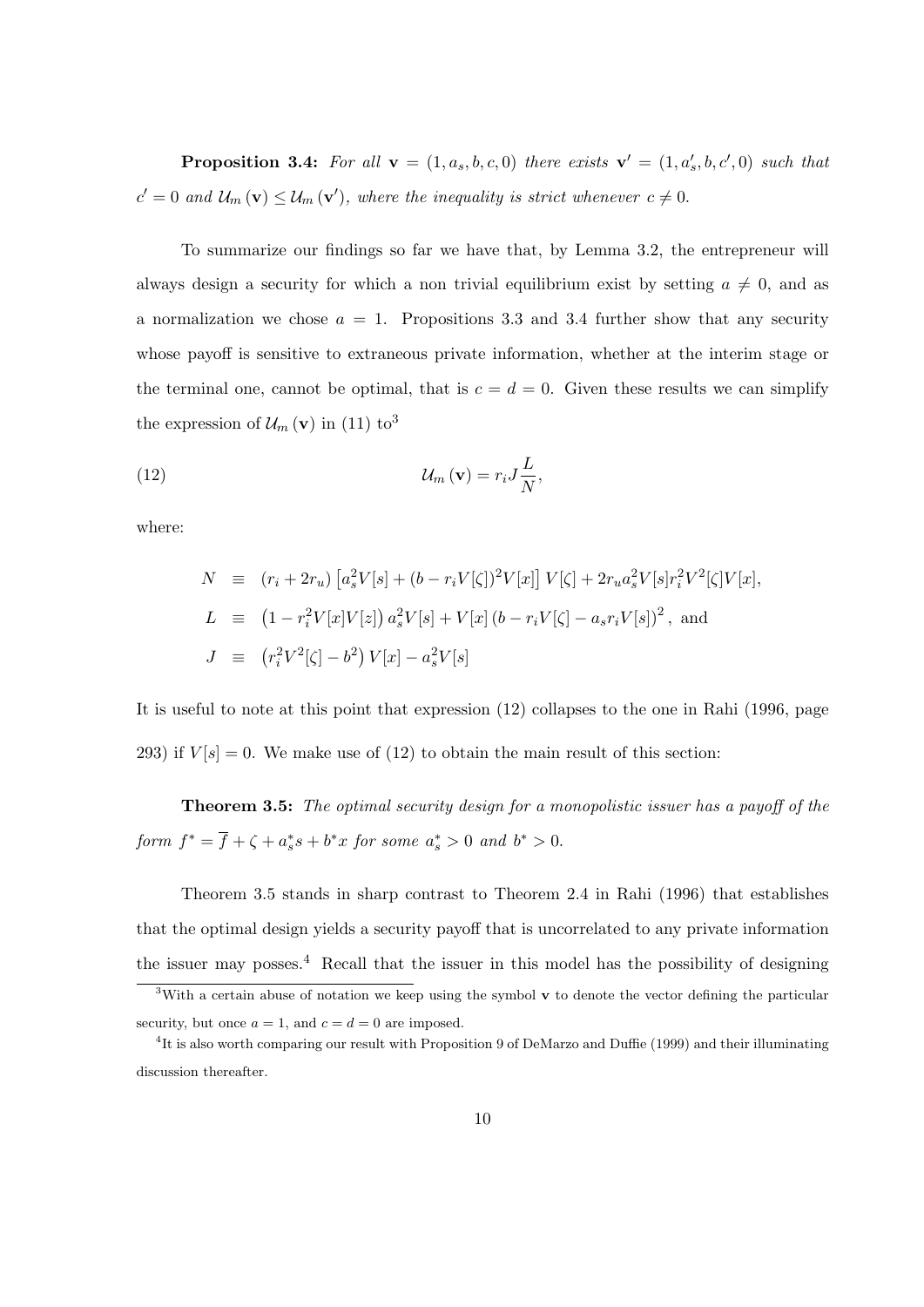a security that would make the resulting rational expectations non revealing by including extraneous private information  $y$  in the design of the asset. Because  $y$  is uncorrelated with the entrepreneur'sss payoff e, there is no hedging motive when including it the design, but purely an informational one. This greatly affects market depth that is not compensated by the gain that may result from the possibility of hedging that part of the project's realization that is correlated with the issuer's private information. Instead, in our model, when including both sources of private information,  $s$  and  $x$ , the informed entrepreneur benefits from the additional hedging possibilities of that the security brings which, more than compensates the loss of market depth that the adverse selection entails. The result is a security that is indeed sensitive to the issuer's private information.

The crucial difference then comes from the fact that equilibrium here can be noisy i.e. not fully revealing, while it is always fully revealing in Rahi (1996). The issuer can be better off, ex-ante, by creating the security whose equilibrium is not fully revealing.<sup>5</sup> This is because in the noisy rational expectation equilibrium, the issuer can enjoy the benefits not only from the private information, but also from hedging the risk whose realization is not fully reflected in the equilibrium price. Consequently, the issuer designs the payoff of the security to be correlated with her private signals  $(s, x)$  in order to make the equilibrium noisy.

More precisely, we can show that

$$
\frac{J}{N} = \frac{1}{2\delta + r_i V[f|S]}.
$$

Since  $p(\theta_i) = \overline{p} + \delta \theta_i, \frac{\partial}{\partial \theta_i}$  $\frac{J}{N}$  is a proxy for the level of market depth  $\frac{1}{\delta}$  of security f: other things being equal, the deeper the market is, the larger  $\frac{J}{N}$  is. We can also show that

(13) 
$$
L = (1 - r_i^2 V[x] V[z]) V[E(f - \overline{p}|S]|x] +
$$

(14) 
$$
+V[E(f-\overline{p}|x)-r_iC(f,z|S)x - xr_iC[E(f|S),E(z|S)|x]]
$$

 $(13)$  measures the degree of potential benefits of the trade driven by the information on s, whereas (14) measures the degree of net potential benefits of the trade driven by the information

<sup>&</sup>lt;sup>5</sup>The issuer can do so by setting  $a_s \neq 0$  and  $r_iV[\zeta] - b \neq 0$ .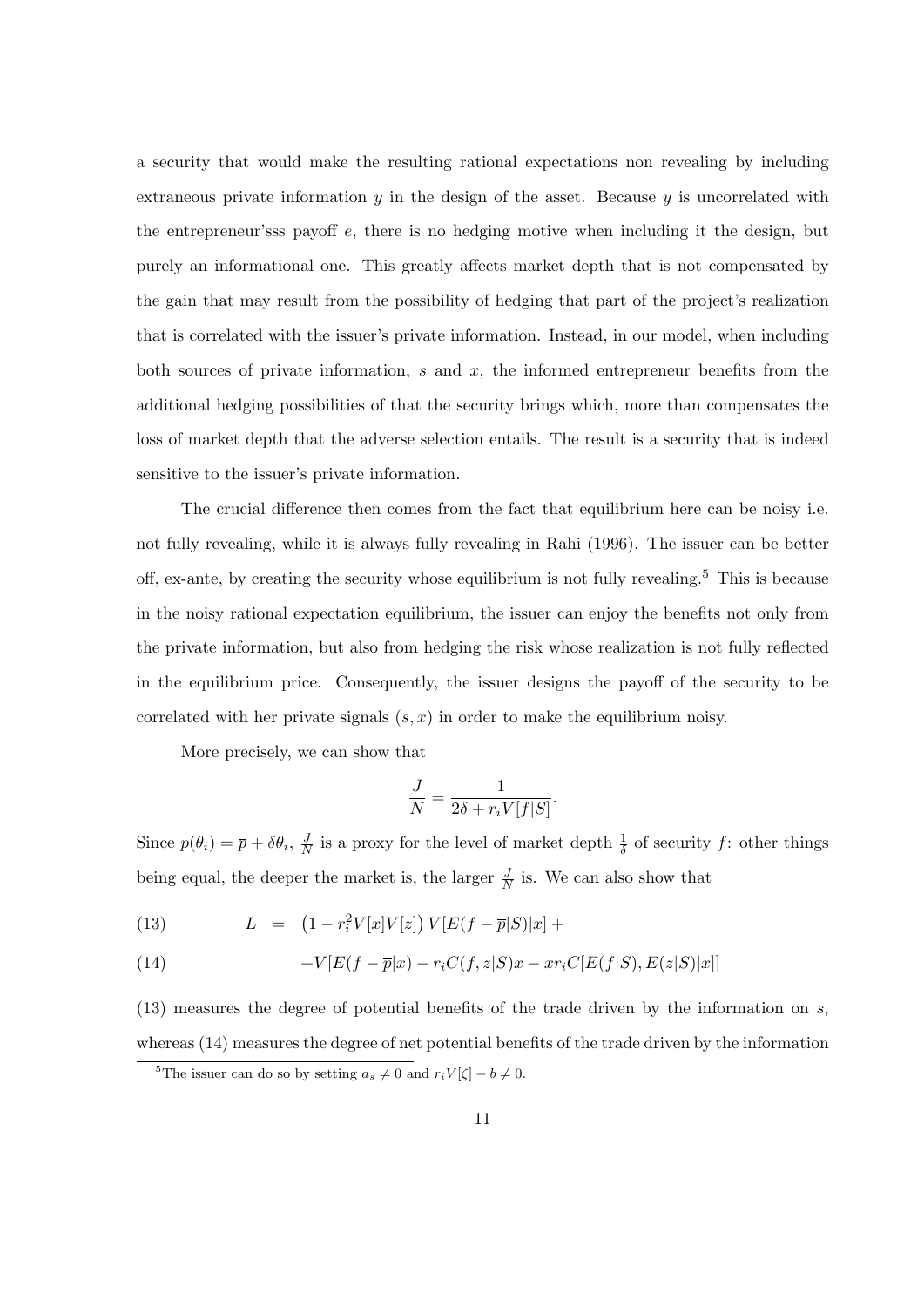on x and the hedging with security f. Thus, the benefit  $\mathcal{U}_m$  from trading f is roughly given by the product of the level of market depth  $\frac{J}{N}$  and the sum of the potential benefits of the trades driven by informational and hedging motives.

Now, consider the case where  $a_s \geq 0$  and  $b \geq 0.6$  Then, it is easy to see that as  $a_s$ increases, L increases but market depth, as proxied by  $\frac{J}{N}$ , decreases. This is for the following reason: as  $a_s$  becomes larger, the potential benefits from trading  $f$  for private information and hedging on s increases, which increases L. However, this in turn exacerbates the adverse selection against the uninformed trader in trading f, which decreases the market depth  $\frac{J}{N}$ . To attain the optimal security design, the issuer should balance these two effects, and the net benefit of making f correlated with s is larger than keeping f uncorrelated with s. This explains  $a_s > 0$ . Similar argument applies to the case of b and the trade-off between the effects on market depth and potential benefits from the trades leads to  $b > 0$ .

Rahi (1996) further shows that, in the economy he proposes, straight equity is equivalent to the optimal linear security. We investigate next whether this is the case in the more general economy presented in this paper. The answer to this question turns to be negative as the following theorem shows.

**Theorem 3.6:** If  $V[s] > 0$ , the equilibrium allocation that the optimal security in Theorem 3.5 attains differs from the one that would result from issuing straight equity,  $e = xz$ .

This result stands again in contrast to Rahi's results where the optimal security design yields an allocation equivalent to that of issuing straight equity on the project. Theorem 3.6 shows that this is only the case when  $V[s] = 0$ .

#### IV. THE COMPETITIVE ENTREPRENEUR

In this section we assume that the entrepreneur is a price taker, by which we mean that he ignores the effect that his asset position has in the price of the traded asset. That is,

<sup>&</sup>lt;sup>6</sup>It is immediate from the proof of Theorem 2.5 that these conditions are necessary for the optimal design.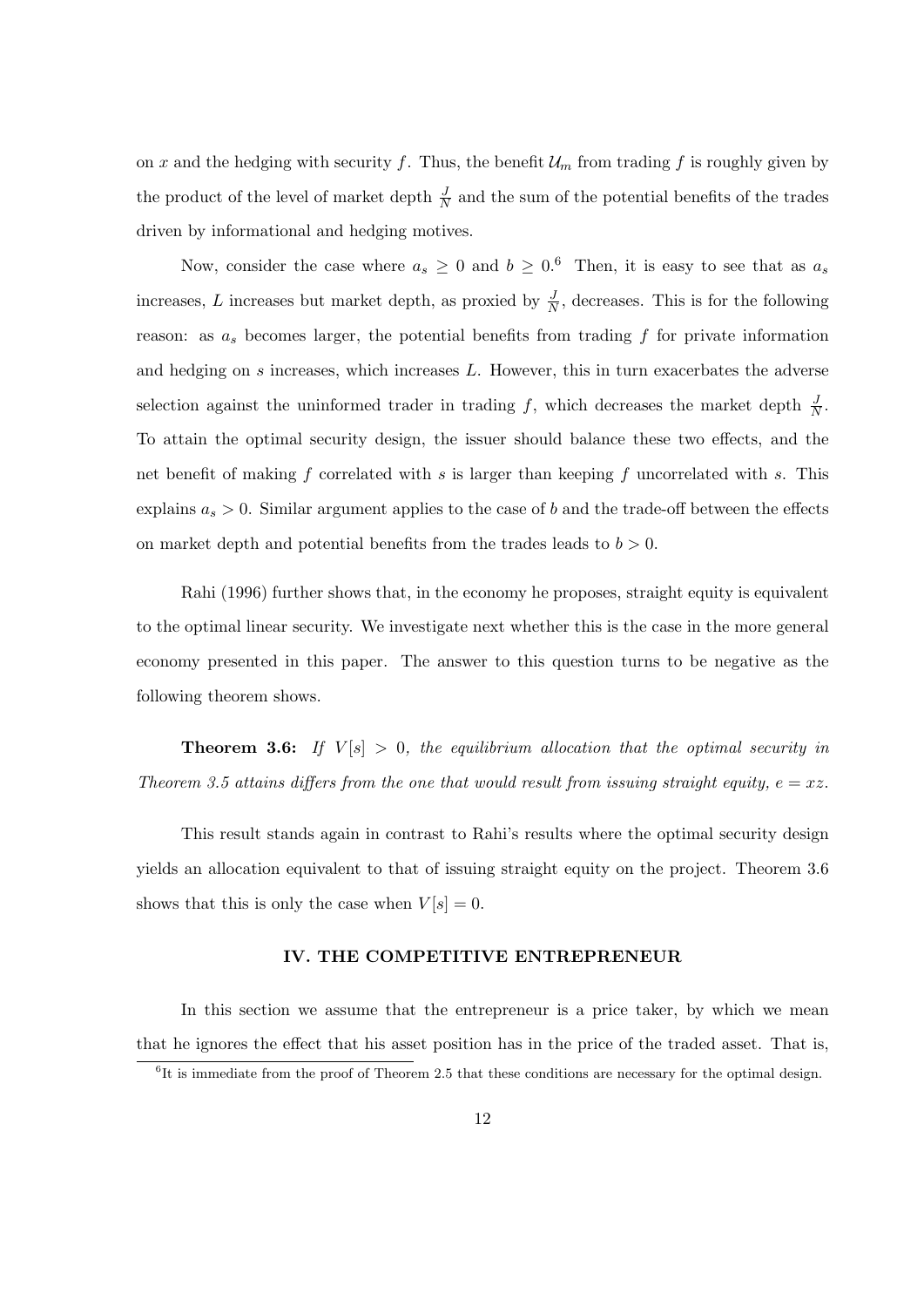following the notation introduced in the previous section, he assumes " $\delta = 0$ ". In Rahi (1996) the main result (Theorem 3.4, page 295) establishes that now it is optimal to include private information in the optimal (linear) security payoff. The equilibrium is fully revealing though<sup>7</sup> and the situation is identical to one where there is no private information. Instead in our economy the equilibrium retains the non revealing aspect and it is still optimal to include both sources of private information in the security design.

Following steps similar to the ones of the previous section we can prove that the demand of the informed entrepreneur is given by:

(15) 
$$
\theta_i = \frac{E[f|S] - \hat{p}(\theta_i) - r_i C[f, z|S]x}{r_i V[f|S]}
$$

as long as  $V[f|S] > 0$ , whereas that of the outside investor is

$$
\theta_u = \frac{E[f|\hat{p}(\theta_i)] - \hat{p}(\theta_i)}{r_u V[f|\hat{p}(\theta_i)]}
$$

as long as  $V[f|\hat{p}(\theta_i)] > 0$ .

The first two lemmas present conditions under which a non trivial equilibrium exists and a closed form representation of the equilibrium utility of the informed issuer for an arbitrary security.

Lemma 4.1: With a competitive issuer a non-trivial linear equilibrium exists if and only if  $b \neq r_i a V[\zeta]$   $(a \neq 0)$ .

**Lemma 4.2:** The equilibrium utility of the competitive entrepreneur is given by:

(16)  
\n
$$
E[u_i(W_i)] = -\left[ (1 - r_i^2 V[x]V[z]) + \mathcal{U}_c(\mathbf{v}) \right]^{-\frac{1}{2}}
$$
\n
$$
\mathcal{U}_c(\mathbf{v}) = r_i^2 \hat{J}^2 \frac{\hat{L}}{\hat{N}^2},
$$

<sup>7</sup>As it was in the case of the monopolistic issuer when asset shows no sensitivity to the extraneous information y. Recall that in both the model proposed by Rahi (1996) and the one presented in this paper c is optimally set equal to zero.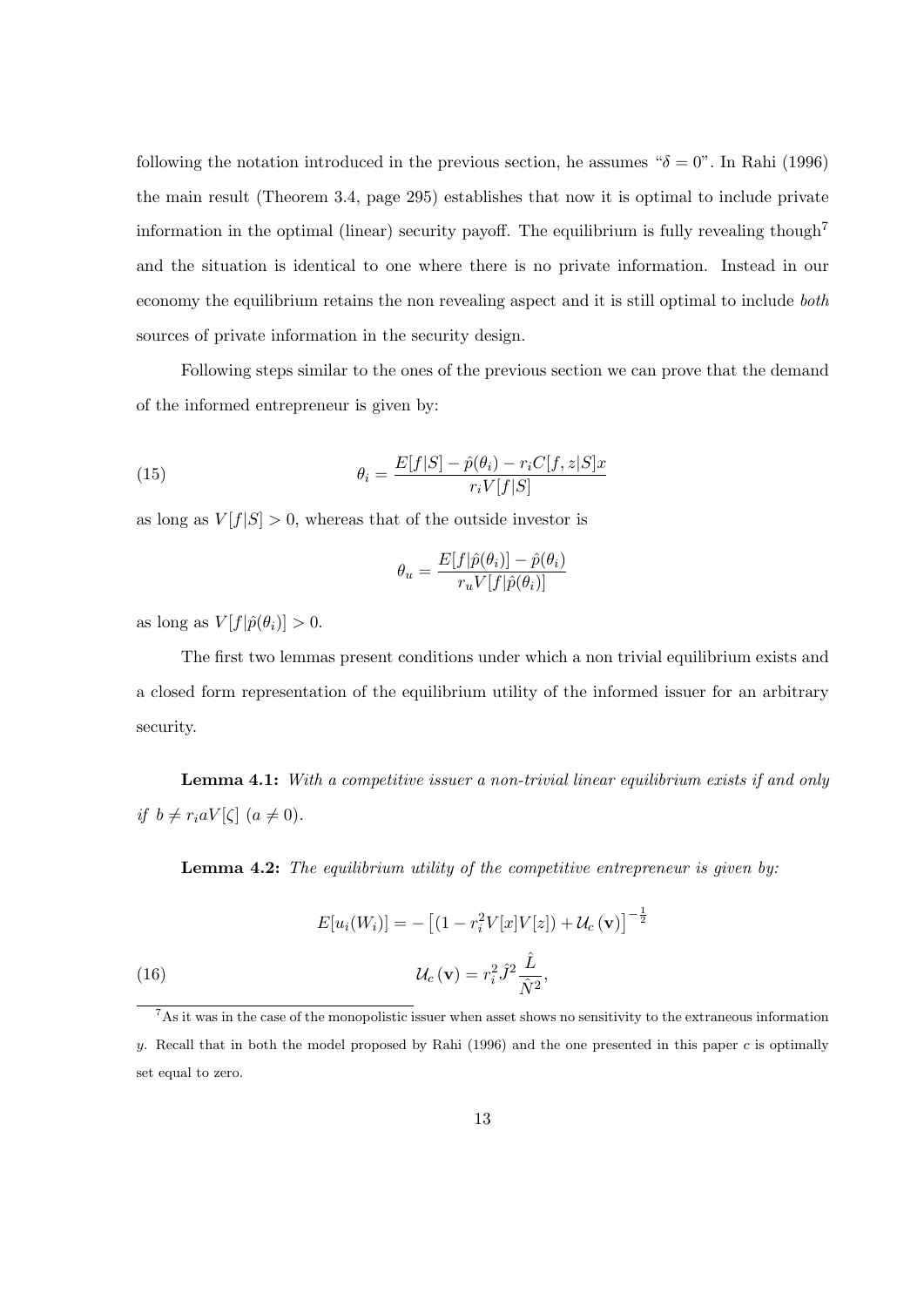where

$$
\hat{J} = ar_i V[\zeta](b - ar_i V[\zeta])V[x],
$$
  
\n
$$
\hat{L} = (a^2 V[\zeta] + d^2 V[\epsilon]) \{ (1 - r_i^2 V[x]V[z])(a_s^2 V[s] + c^2 V[y])
$$
  
\n
$$
+ V[x] (b - ar_i V[\zeta] - a_s r_i V[s])^2 \}, and
$$
  
\n
$$
\hat{N} = (r_i + r_u) (a_s^2 V[s] + (b - ar_i V[\zeta])^2 V[x] + c^2 V[y]) (a^2 V[\zeta] + d^2 V[\epsilon])
$$
  
\n
$$
+ r_u (a_s^2 V[s] + c^2 V[y]) a^2 r_i^2 V^2[\zeta] V[x],
$$

unless there is a market breakdown in which case  $U_c(\mathbf{v}) = 0$ .

Without loss of generality, assume  $a = 1$ . In the same way as the monopolistic case, we can show the following:

Proposition 4.3: The competitive entrepreneur's equilibrium utility is monotonically decreasing in the weight that the asset's payoff assigns to extraneous noise at the terminal date, that is,

$$
\frac{\partial \mathcal{U}_c}{\partial d^2} < 0.
$$

**Proposition 4.4:** For all  $\mathbf{v} = (1, a_s, b, c, 0)$  there exists  $\mathbf{v}' = (1, a'_s, b, c', 0)$  such that  $c' = 0$  and  $\mathcal{U}_c(\mathbf{v}) \leq \mathcal{U}_c(\mathbf{v}')$ , where the inequality is strict whenever  $c \neq 0$ .

As in the previous section then, we are entitled to set  $a = 1$  and  $b = c = 0$ , and (16) collapses to:

$$
U_c(\mathbf{v}) = r_i^2 \hat{J}^2 \frac{\hat{L}}{\hat{N}^2},
$$

where

$$
\hat{J} = r_i V[\zeta](b - r_i V[\zeta]) V[x],
$$
  
\n
$$
\hat{L} = V[\zeta] \left\{ (1 - r_i^2 V[x] V[z]) a_s^2 V[s] + V[x] (b - r_i V[\zeta] - a_s r_i V[s])^2 \right\},
$$
 and  
\n
$$
\hat{N} = (r_i + r_u) \left\{ a_s^2 V[s] + (b - r_i V[\zeta])^2 V[x] \right\} V[\zeta] + r_u a_s^2 V[s] r_i^2 V^2[\zeta] V[x]
$$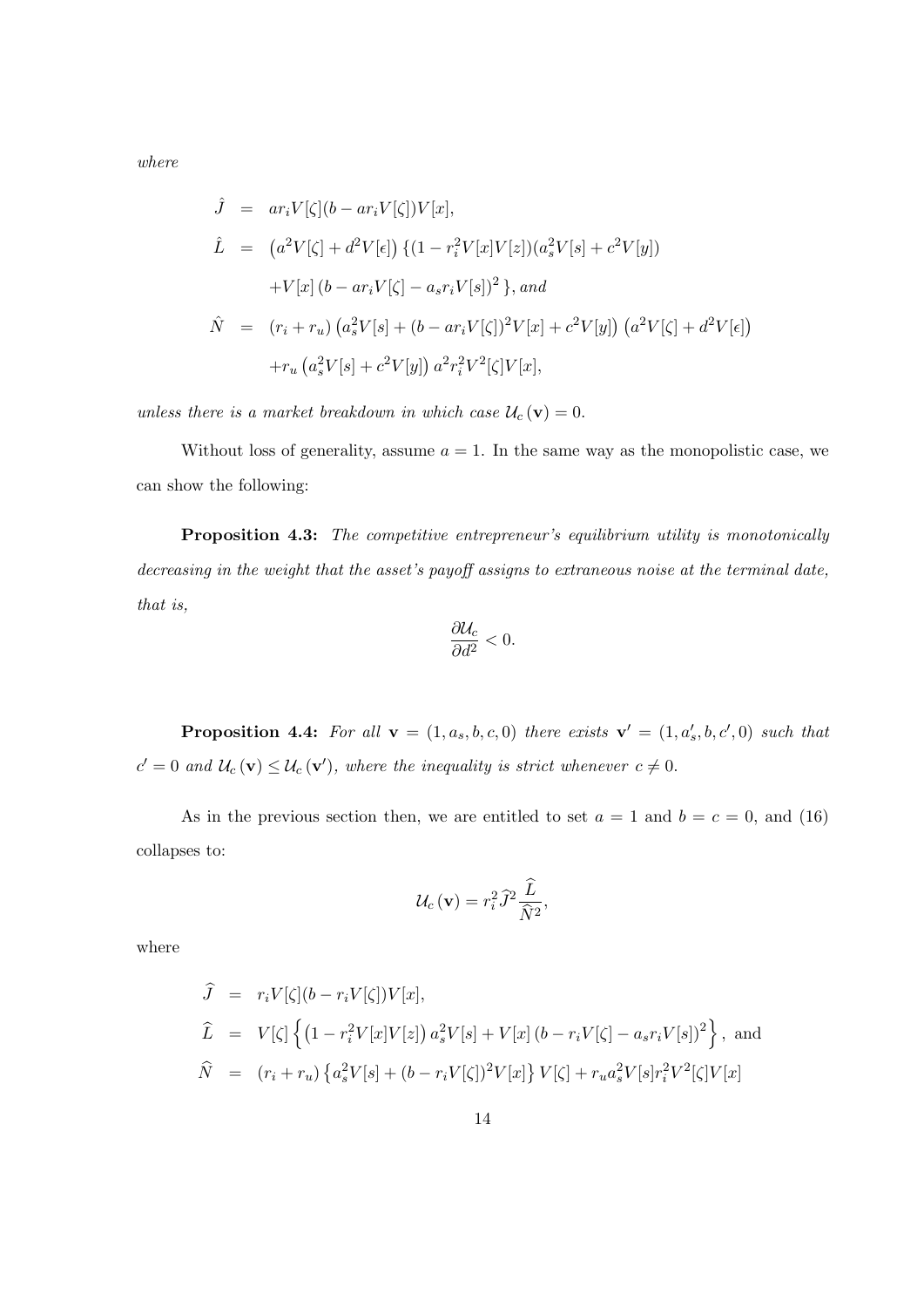Armed with these results we are ready to characterize the optimal linear security, which we can identify as the choice of  $a_s$  and b. Some preliminaries are useful in providing an intuitive description of the optimal security. Inspection of these equations proves that for the optimal  $(a_s, b)$ , the following conditions hold:<sup>8</sup> (1)  $b-r_iV[\zeta] \neq 0$  for any  $a_s$ , (2)  $a_s > 0 \Rightarrow b-r_iV[\zeta] < 0$ , and (3)  $a_s < 0 \Rightarrow b - r_i V[\zeta] > 0$ .

Next define,

$$
\xi = \frac{a_s}{b - r_i V[\zeta]}
$$

Clearly then  $\xi \le 0$  with  $\xi = 0$  if and only if  $a_s = 0$ . As is usual in the literature on noisy rational expectation equilibrium, we interpret  $x$  as the endowment of the units of the asset, whose final payoff per unit is z, where the endowment  $e = xz$ , then,  $\xi$  can be interpreted as the ratio of the sensitivities of the security payoff to the information on the per unit final payoff of the asset and to that on the units of the asset endowed.

With a certain abuse of notation, simple manipulations allows us to write  $\mathcal{U}_c$  as a function of  $\xi$  as follows:

(17) 
$$
\mathcal{U}_c(\xi) = r_i^2 (r_i V[\zeta] V[x])^2 \frac{\hat{l}}{\hat{n}^2},
$$

where,

$$
\hat{l} = V[\zeta] \left\{ (1 - r_i^2 V[x]V[z]) \xi^2 V[s] + V[x] (1 - \xi r_i V[s])^2 \right\}
$$
  
\n
$$
\hat{n} = (r_i + r_u) (\xi^2 V[s] + V[x]) V[\zeta] + r_u V[s] r_i^2 V^2[\zeta] V[x] \xi^2
$$

Expression (17) means that the optimal choice of security reduces to the choice of  $\xi$ . The next proposition proves that it is never optimal to set  $\xi = 0$ .

**Proposition 4.5:** Define  $\mathcal{U}_c(\xi)$  as in equation (17) then

$$
\frac{\partial \mathcal{U}_c}{\partial \xi}|_{\xi=0} < 0.
$$
\n<sup>8</sup>Observe that  $\forall b, \exists b', (b - r_i V[\zeta])^2 = (b' - r_i V[\zeta])^2$  and  $-(b - r_i V[\zeta]) = b' - r_i V[\zeta].$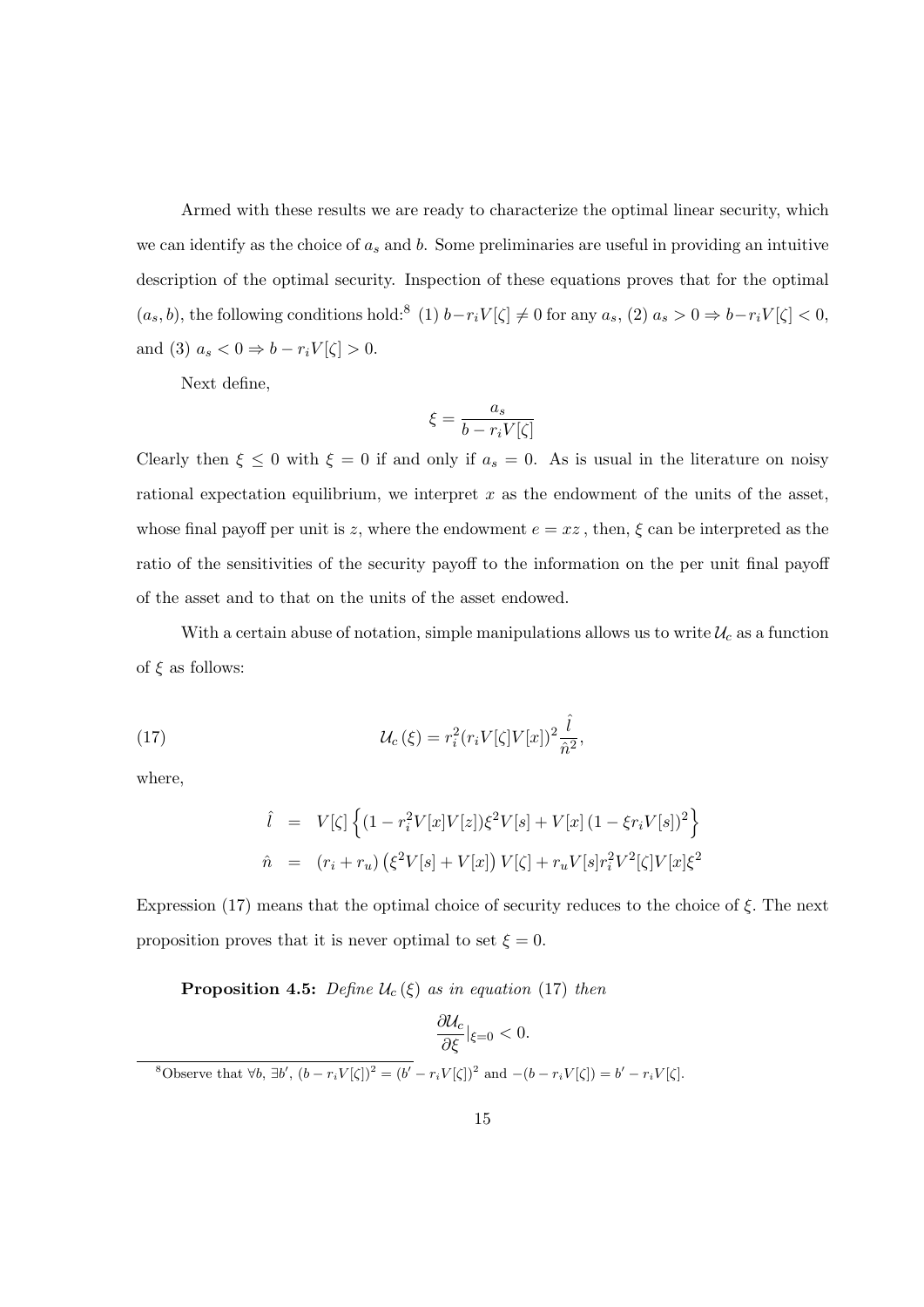Let  $\xi^*$  be the solution of the equation  $G(\xi^*) = 0$ , where the function  $G(\cdot)$  is defined in equation (22) in appendix III. It can be easily proved that  $\frac{dG}{d\xi}|_{\xi=\xi^*} < 0$ . We have then the main result of this section:

Theorem 4.6: The optimal security design by a competitive issuer exists, and the class of assets that are optimal is given by:

$$
\{f^* = \overline{f} + \zeta + a_s^*s + b^*x \mid a_s^* \neq 0, b^* - r_iV[\zeta] \neq 0, \frac{a_s^*}{b^* - r_iV[\zeta]} = \xi^* < 0\}.
$$

Thus, for the competitive case, there is a whole collection of securities that are optimal, and

that are characterized by the set of  $(a_s^*, b^*)$  that attains the optimal ratio  $\xi^*$ . Nonetheless, since  $a_s^* \neq 0$  is necessary for optimality, the security whose payoff is uncorrelated with the issuer's private information cannot be an element of such optimal class.

Furthermore, we can show that:

(18) 
$$
f^* - \widehat{p}(\theta_i) = \zeta + As + Bx \text{ with } A, B > 0,
$$

where A and B are given by equations (19) and (20) in appendix II. That is, the optimal equilibrium net payoff  $f^*-\widehat{p}(\theta_i)$  depends on the choice of  $(a_s, b)$ . This is because the equilibrium is noisy so that the price does not fully reflect  $a_s s + bx$ , the part of payoff of  $f = \overline{f} + \zeta +$  $a_s s + bx$  about which the issuer has private information. On the other hand, if  $V[s] = 0$ , which corresponds to the case that Rahi (1996) investigated, we can show that the net payoff is equal to  $\zeta + \frac{r_i r_u}{r_i + r_u}$  $\frac{r_i r_u}{r_i + r_u} V[\zeta] x$  and is independent of the choice of  $(a_s, b)$ . This is because in this case, the equilibrium is fully revealing and the price fully reflects the issuer's information signals  $(s, x)$ . To build some intuition about the proposed solution assume that bot s and x are both large an positive. The entrepreneur knows then that the security's payoff is likely to be high. He

<sup>&</sup>lt;sup>9</sup>Since  $G(\cdot)$  is cubic, such  $\xi^*$  exists.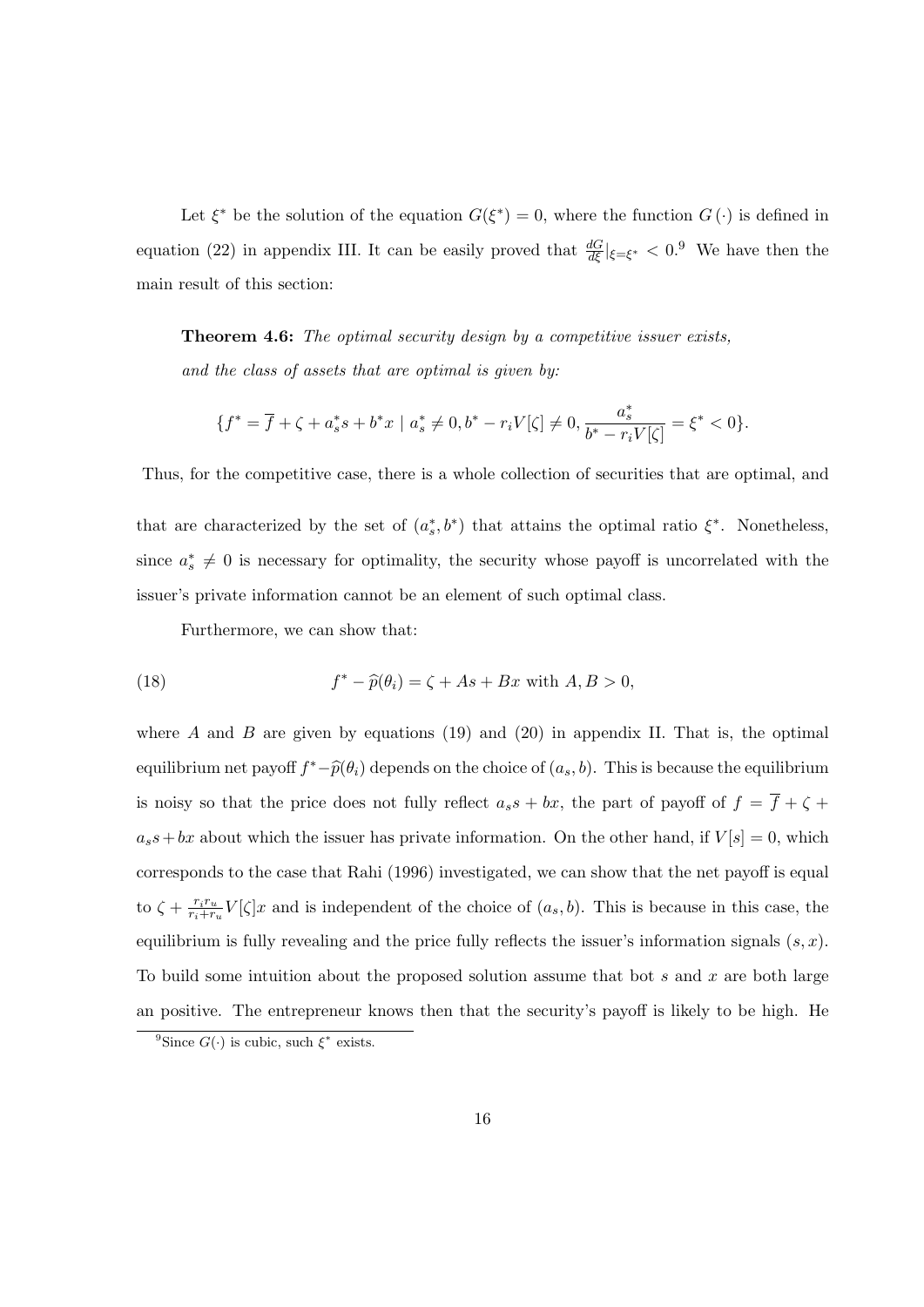may be tempted to trade heavily on this information, but basic manipulations of equation (15) yield:

$$
\theta_i = \frac{a_s s + (b - r_i V[\zeta]) x}{r_i V[\zeta]}.
$$

Because  $(b - r_i V[\zeta]) < 0$ , his trade is much smaller than otherwise it would be for purely informational reasons. His hedging needs are also low as  $s$  and  $x$  are high. As a consequence the outside investor is given some protection against informational trade while keeping the hedging possibilities of the entrepreneur open. If, on the other hand,  $s$  is, say positive, and  $x$  is negative, then the position of the investor will tend to be high. But observing large positions in the market the outside investor correctly infers that the hedging needs of the entrepreneur must be large and not based on any informational advantage. In this case the outside investor is willing to provide the required liquidity, even when failing to back out the private signals.

It is important to stress that this commitment to trade in fixed proportions could also be achieved through the inclusion of extraneous private information. Indeed, at the interim stage, by simply substituting  $a_s s$  by  $cy$ , we would obtain the same formulas if the entrepreneur were to include extraneous private information together with information on  $x$ . It is at the ex-ante date where this substitution makes the difference as the inclusion of  $y$  in the security design provides no additional insurance whereas the inclusion of s does.

The intuition behind this theorem is similar to that for the monopolistic case. The issuer can be better off, ex-ante, by creating a security whose equilibrium price does not fully reveal his private information on  $(s, x)$ . This is because by doing so, he can enjoy the benefits both from the private information and from the hedging of the risks whose realization is not fully reflected in the equilibrium price.

Differently from the monopolistic case where the correlation between the payoff of the security and the information signal affects both the degree of information transmitted through the market and the price impact of the informed issuer's trade, in the competitive case, the correlation between the payoff of the security and the information signals affects only the degree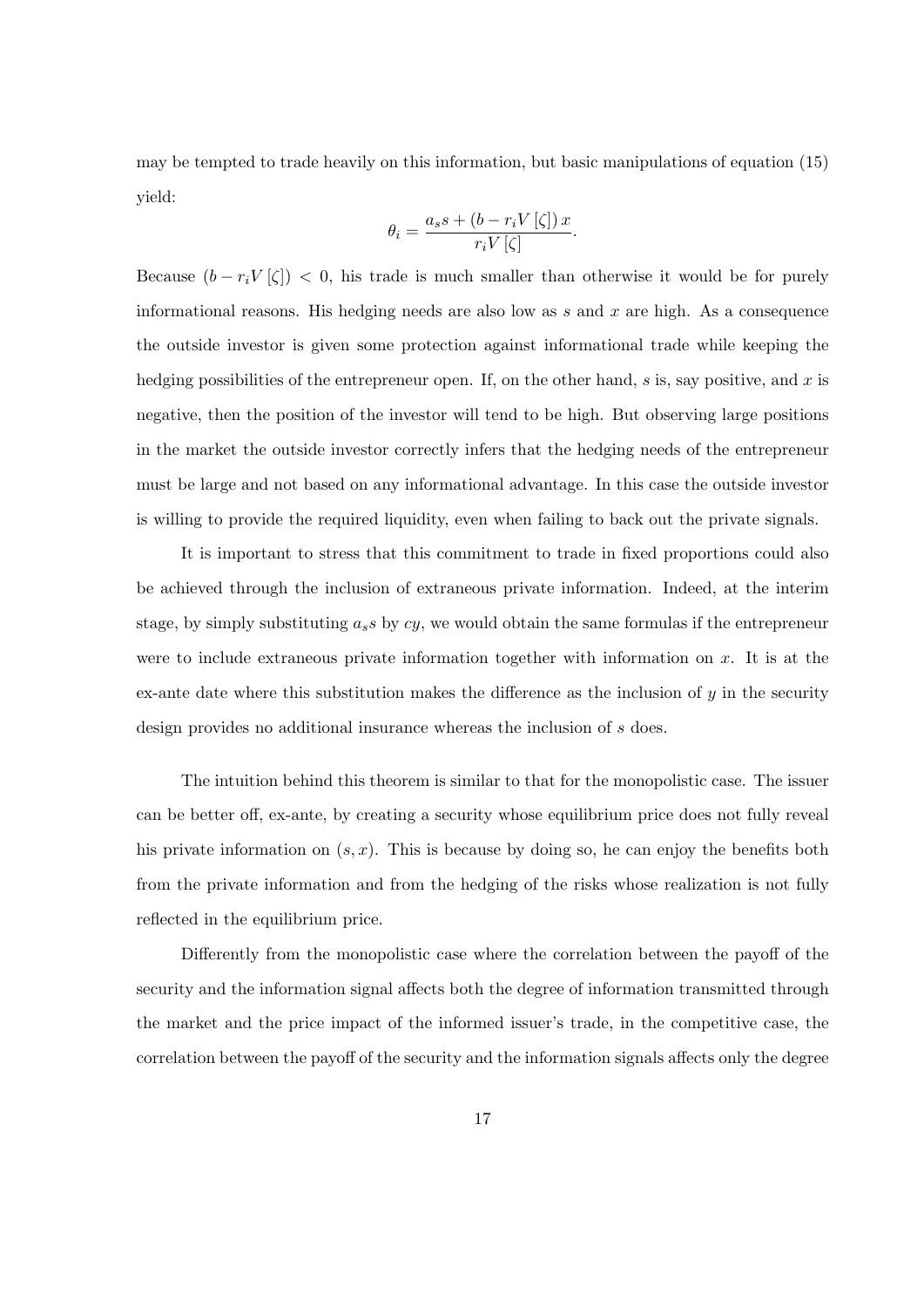of information transmitted through the security price. For this reason, the optimal security design here is determined solely by choosing the optimal degree of the information transmitted in equilibrium.

As in the monopolistic case, we can show that  $\left(\frac{J}{\delta t}\right)$  $(\frac{J}{\hat{N}})^2 = (\frac{1}{\delta + r_i V[f|S]})^2$ . Hence,  $(\frac{J}{\hat{N}})$  $\frac{J}{\widehat{N}})^2$  indicates the level of market depth  $\frac{1}{\delta}$  of security f: other things being equal, the deeper the market is, the larger  $\frac{J}{\hat{N}}$  $\frac{J}{\hat{N}}$  is. Similarly, we can interpret that the first term of L,  $V[\zeta](1$  $r_i^2V[x]V[z])a_s^2V[s]$ , measures the degree of potential benefits of the trade driven by the information on s and that the second term  $V[\zeta]V[x](b - r_iV[\zeta] - a_s r_iV[s])^2$  measures the degree of net potential benefits of the trade driven by the information on  $x$  and the hedging with security f. Thus, again, the benefit  $\mathcal{U}_c$  from trading f is roughly given by the product of the level of market depth and the sum of the potential benefits of the trades driven by informational and hedging motives. The more correlated the security payoff is with the information signals, the less deep the market is, but the larger the potential benefits are. The optimal security design maximizes the total benefit  $\mathcal{U}_c$  by balancing the trade-off between these two effects.

As in the monopolistic case, we obtain the following result about the non-equivalence between an equity and the optimal security:

**Theorem 3.7:** If  $V[s] > 0$ , the equilibrium allocation that the optimal security in Theorem 3.5 attains differs from the one that would result from issuing straight equity,  $e = xz$ .

Again, as long as we consider an economy whose information structure is conventional in economics and finance literature on asymmetric information, issuing the equity cannot be equivalent to creating the optimally designed security. They can be equivalent only when  $V[s] = 0$ , which is the case considered by Rahi (1996).

## V. CONCLUSIONS

We have studied security design when the entrepreneur has several sources of private information about the profitability of his project. In this case we saw that the entrepreneur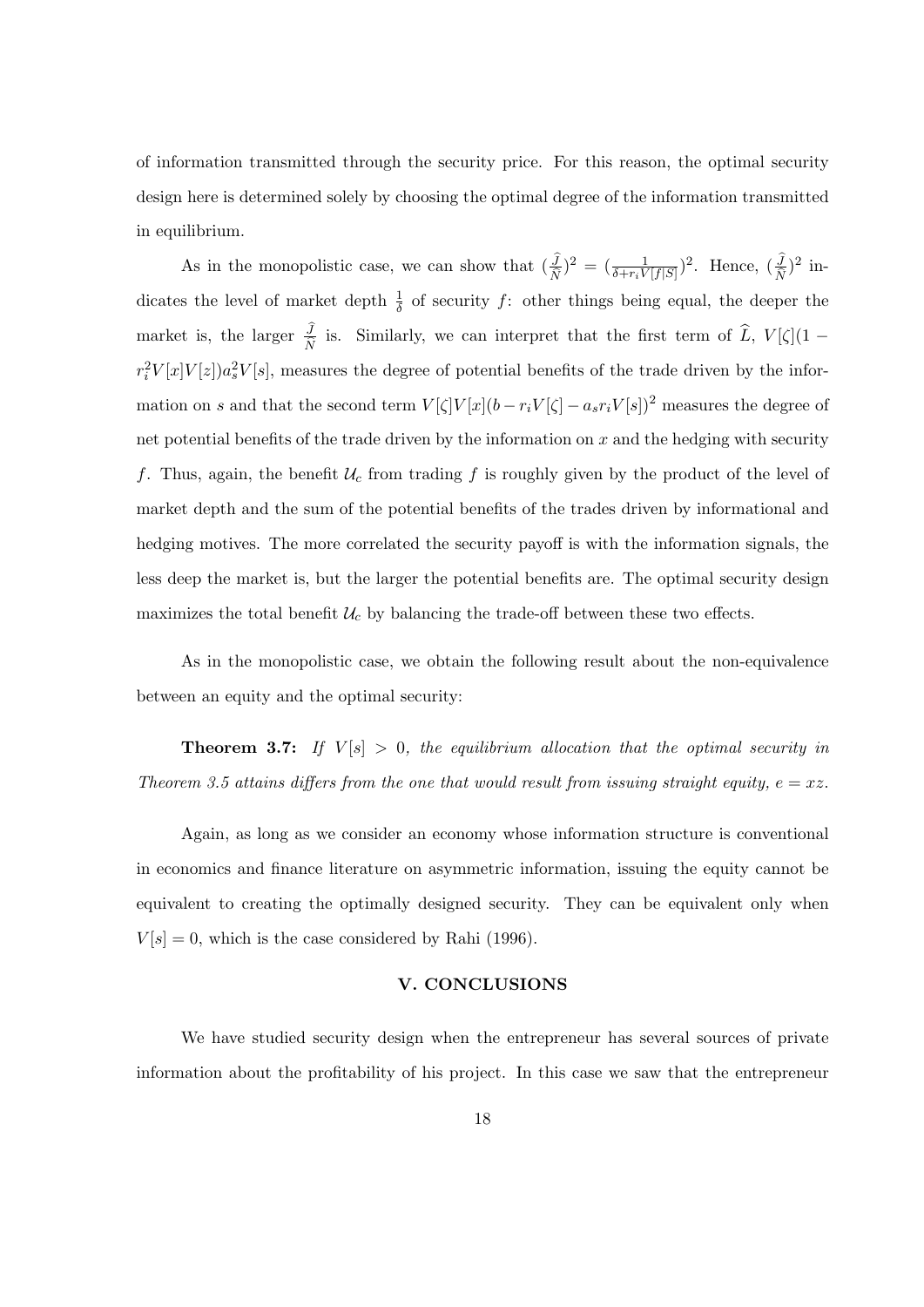prefers a non revealing rational expectations equilibrium to a fully revealing one. He achieves it by including several private signals as long as they are correlated with the project's payoff. This result holds under the strong assumption that the private signals are contractible and in sharp contrast with results by Rahi (1996) and DeMarzo and Duffie (1999).

That entrepreneurs are better informed about the project at any point in time than outside investors is indeed a very realistic assumption. They are indeed informed about several aspects of the production process, whether there were any problems in the production line or whether the product is selling well or not. Indeed they continuously receive data about sales and earnings, and these are communicated to outside investors only so often. Once communicated, these early signals about the overall profitability of the project become known and, if we abstract from truth telling considerations, they could potentially be contracted on. Our current research is directed towards understanding whether making periodic announcements can serve the purpose of relieving some of the adverse selection costs suffered by the entrepreneur and hence improve his hedging possibilities. For instance, in the current set up the terminal date can be taken to be the one where an announcement is made. Indeed this seems the interpretation one should give to the model advanced by Rahi (1996) for it is at this terminal date when private signal become public. Would it be in the best interest of the firm to announce private signals at the interim stage? How would the optimal security design be affected in that case? These questions have received no attention in the literature so far, but firms do make announcement reporting profits, intermediate sales, and so on. The next step in this research agenda will be to understand how announcements can affect the liquidity of the secondary market and how do they affect the optimal security design in the presence of private information.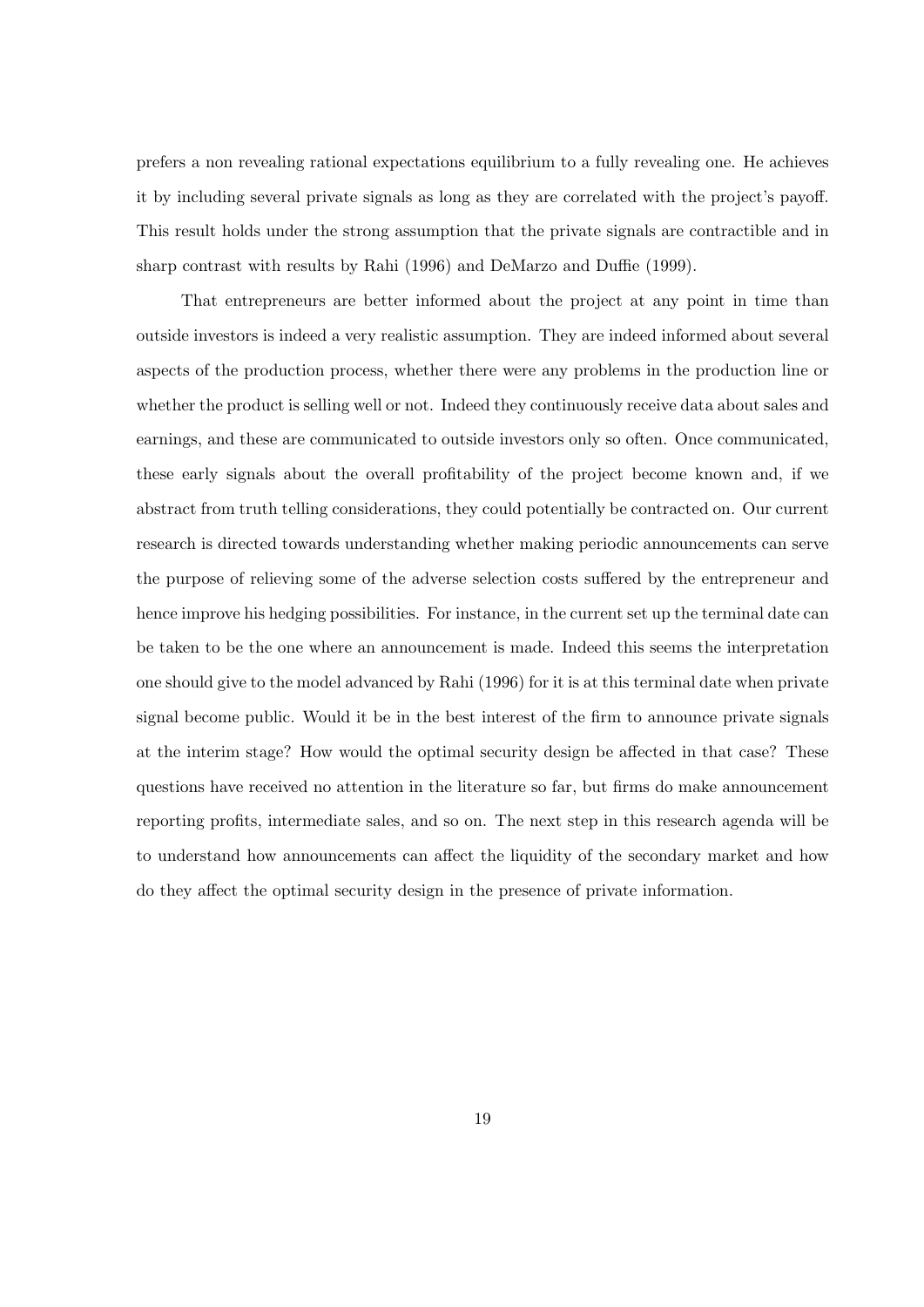### REFERENCES

- I. Allen, F. and D. Gale (1994), Financial Innovation and Risk Sharing, MIT Press, Cambridge MA, USA.
- II. Bhattacharya, U., P. J. Reny, and M. Spiegel (1995), 'Destructive Interference in an Imperfectly Competitive Multi-Security Market,' Journal of Economic Theory, 65, 136- 170.
- III. Bhattacharya, U. and M. Spiegel (1991), 'Insiders, Outsiders, and Market Breakdowns,' Review of Financial Studies, 4, 255-282.
- IV. Boot, A and A. Thakor (1993), 'Security Design,' Journal of Finance, 58 (1993) 1349- 1378
- V. Demange, G. and G. Laroque (1995), 'Private Information and the Design of Securities,' Journal of Economic Theory, 65, 218-232.
- VI. DeMarzo, P. and D. Duffie (1993), 'A Liquidity-Based Model of Asset-Backed Security Design,' Kellogg School of Management, Northwestern University.
- VII. DeMarzo, P. and D. Duffie (1999), 'A Liquidity-Based Model of Security Design,' Econometrica, (1999) 67, 65-90.
- VIII. Duffie, D. and R. Rahi (1995), 'Financial Innovation and Security Design,' Journal of Economic Theory, 65, 1-42.
	- IX. Marin, J. M. and R. Rahi (1999), 'Speculative Securities,' Economic Theory, 14, 653-668.
	- X. Ohashi, K. (1998), 'Security Innovation on Several Assets under Asymmetric Information,' Japanese Economic Review, 50, 76-96.
	- XI. Rahi, R. (1996), 'Adverse Selection and Security Design,' Review of Economic Studies, 63, 287-300.]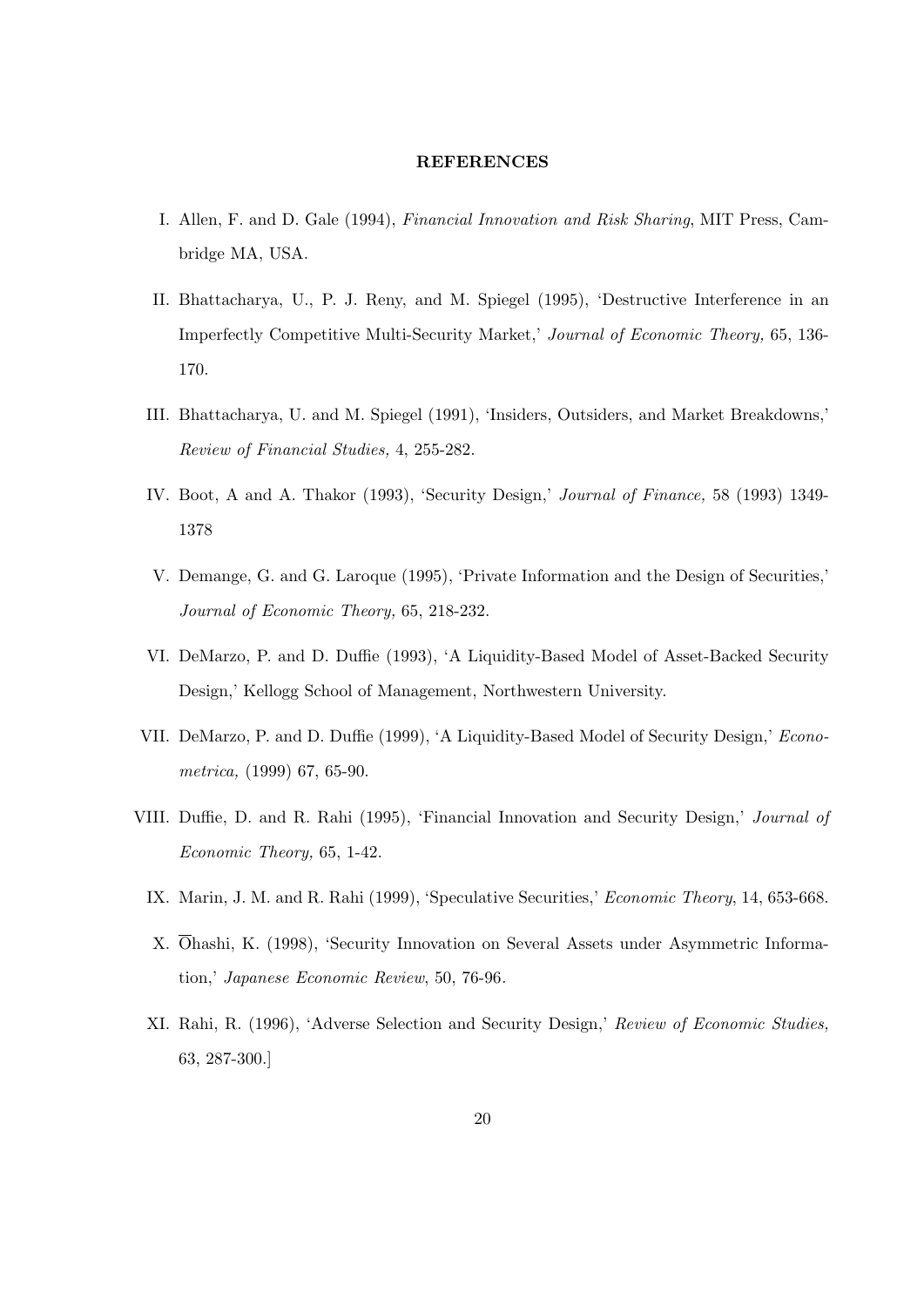## APPENDIX I: JUSTIFICATION OF  $z = \zeta + s$

Suppose that the information signal that is correlated with z is given by  $s_0$  and that  $(z, s_0)^\top$  are joint normally distributed with mean  $(0, 0)^{\top}$  and variance

$$
\left[\begin{array}{cc} V[z] & C[z,s_0] \\ C[z,s_0] & V[s_0] \end{array}\right]
$$

where  $C[z, s_0] \neq 0$ .

Now, define  $\zeta \equiv z - E[z|s_0]$  and  $s \equiv E[z|s_0]$ . Then,  $z = \zeta + s$  and  $C[\zeta, s] = 0$ . Furthermore,

 $d\epsilon$ .

$$
f = \overline{f} + az + a_0s_0 + bx + cy + d\epsilon
$$
  
= 
$$
\overline{f} + a\zeta + (a + a_0 \frac{V[s_0]}{C[z, s_0]})s + bx + cy +
$$

By defining  $a_s \equiv a + a_0 \frac{V[s_0]}{C[z,s_0]}$  $\frac{V[s_0]}{C[z,s_0]}$ , we obtain the formulation in this paper.

## APPENDIX II: COEFFICIENTS IN FORMULA (18)

(19) 
$$
A = \frac{-r_i^2 V^2 [\zeta] V[x] \zeta^*}{(r_i + r_u)(V[s] \zeta^{*2} + V[x]) V[\zeta] + r_u r_i^2 V^2 [x] V[s] \zeta^{*2}} \zeta_{r \cdot V[s] V[\zeta] \zeta^{*2} + r_v (V[s] \zeta^{*2} + V[x] + r_u^2 V[\zeta] V[s] (r_i + r_v)[x]) V[\zeta] \psi_{r \cdot V}[\zeta^{*2} + r_v [x] \zeta^{*2} + V[x] + r_u^2 V[\zeta] V[s] (r_i + r_v)[x]) V[\zeta] \psi_{r \cdot V}[\zeta^{*2} + r_v [x] \zeta^{*2} + V[x] + r_u^2 V[\zeta] V[s] (r_i + r_v)[x]) V[\zeta] \psi_{r \cdot V}[\zeta^{*2} + V[x] \zeta^{*2} + V[x] \zeta^{*2} + V[x] \zeta^{*2} + V[x] \zeta^{*2} + V[x] \zeta^{*2} + V[x] \zeta^{*2} + V[x] \zeta^{*2} + V[x] \zeta^{*2} + V[x] \zeta^{*2} + V[x] \zeta^{*2} + V[x] \zeta^{*2} + V[x] \zeta^{*2} + V[x] \zeta^{*2} + V[x] \zeta^{*2} + V[x] \zeta^{*2} + V[x] \zeta^{*2} + V[x] \zeta^{*2} + V[x] \zeta^{*2} + V[x] \zeta^{*2} + V[x] \zeta^{*2} + V[x] \zeta^{*2} + V[x] \zeta^{*2} + V[x] \zeta^{*2} + V[x] \zeta^{*2} + V[x] \zeta^{*2} + V[x] \zeta^{*2} + V[x] \zeta^{*2} + V[x] \zeta^{*2} + V[x] \zeta^{*2} + V[x] \zeta^{*2} + V[x] \zeta^{*2} + V[x] \zeta^{*2} + V[x] \zeta^{*2} + V[x] \zeta^{*2} + V[x] \zeta^{*2} + V[x] \zeta^{*2} + V[x] \zeta^{*2} + V[x] \zeta^{*2} + V[x] \zeta^{*2} + V[x] \zeta^{*2} + V[x] \zeta^{*2} + V[x] \zeta^{*2} + V[x] \zeta^{*2} + V[x] \zeta^{
$$

(20) 
$$
B = \frac{\{r_i V[s]V[\zeta]\zeta^{*2} + r_u(V[s]\zeta^{*2} + V[x] + r_i^2 V[\zeta]V[s](r_i + r_u)[x])V[\zeta]\}r_iV[\zeta]}{(r_i + r_u)(V[s]\zeta^{*2} + V[x])V[\zeta] + r_u r_i^2 V^2[x]V[s]\zeta^{*2}}.
$$

#### APPENDIX III: PROOFS

Throughout and for ease of exposition we refer to the informed agent as simply "i", and to the uninformed agent as "u". Also we omit the superscript in  $\mathcal U$  as well as a the argument in the function as it should be transparent from the discussion in the text.

#### Proof of lemma 3.1

Since  $p(\theta_i) = \bar{p} + \delta \theta_i$ , information that the investor u can infer from observing  $p(\theta_i)$  is equivalent to that from observing  $\theta_i$ . Define

$$
q = E[f|S] - r_i C[f, z|S]x - \overline{f}.
$$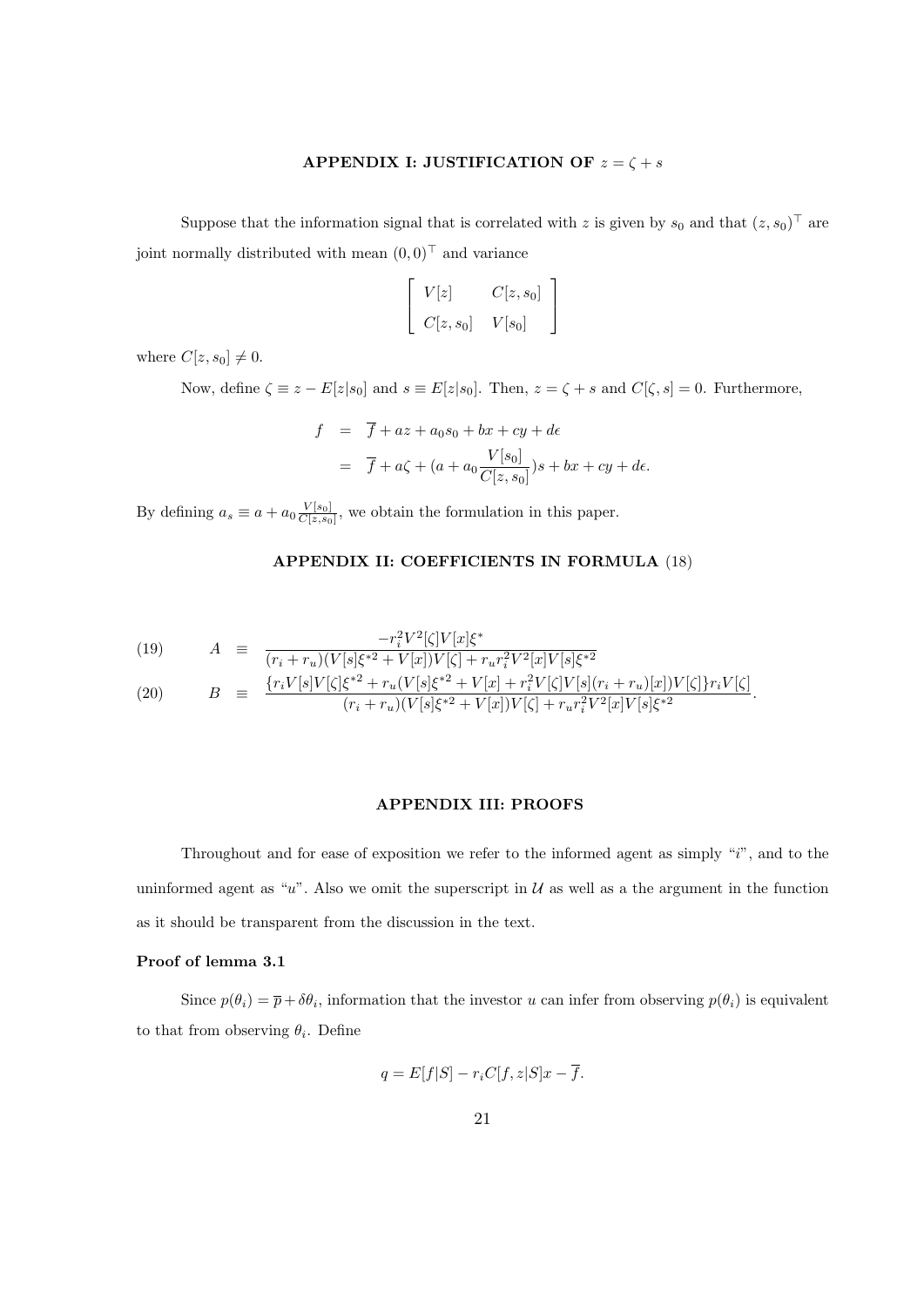By equation (5), observing  $\theta_i$  is equivalent to observing q. Thus, for u, observing  $p(\theta_i)$  is equivalent to observing q.

Now, imposing the market clearing condition, we obtain  $\overline{p} = \overline{f}$  and

 $\mathcal{L}$ 

$$
\delta = \frac{\frac{C[f,q]}{V[q]}r_iV[f|S] + r_uV[f|q]}{1 - 2\frac{C[f,q]}{V[q]}}
$$

Equilibrium exists if and only if i's second-order condition is satisfied i.e.,  $2\delta + r_iV[f|S] > 0$ . This is equivalent to

$$
(a^{2}r_{i}^{2}V^{2}[\zeta] - b^{2})V[x] - a_{s}^{2}V[s] - c^{2}V[y] > 0
$$

 $\Box$ 

## Proof of lemma 3.2

Recall that i's information at date 1 is given by  $S = (s, x, y)$ . i's date 1 interim utility level  $E[-\exp(-r_iW_i)|S]$  in equilibrium is given, in terms of the certainty equivalent, by

(21) 
$$
-\exp\left(-r_i\left[xE[z|S] + \theta_i(E[f|S] - p(\theta_i)) - \frac{r_i}{2}\left(x^2V[z|S] + 2\theta_iC[f,z|S]x + \theta_i^2V[f|S]\right)\right]\right).
$$

Write expression (21) by  $-\exp(u-v^2)$ , where

$$
u = -r_i \left( xE[z|S] - \frac{r_i}{2} x^2 V[z|S] \right)
$$
  

$$
v = \sqrt{\frac{r_i}{2}} \frac{E[f|S] - r_i C[f, z|S]x - \overline{p}}{\sqrt{2\delta + r_i V[f|S]}}.
$$

Since  $(u, v)$  are joint normally distributed,

$$
E[-\exp(u-v^2)|x] = \frac{-1}{\sqrt{1+2V[v|x]}} \exp\left(E[u|x] + \frac{1}{2}V[u|x] - \frac{(E[v|x] + C[u,v|x])^2}{1+2V[v|x]}\right)
$$

where

$$
E[u|x] = \frac{r_i^2}{2} x^2 V[z|S] = \frac{r_i^2}{2} x^2 V[s],
$$
  
\n
$$
V[u|x] = r_i^2 x^2 V[E[z|S]|x] = r_i^2 x^2 V[s]
$$
  
\n
$$
E[v|x] = \sqrt{\frac{r_i}{2}} \frac{E[f - \bar{p}|x] - r_i C[f, z|S]x}{\sqrt{2\delta + r_i V[f|S]}} = \sqrt{\frac{r_i}{2}} \frac{(b - ar_i V[\zeta])x}{\sqrt{2\delta + r_i V[f|S]}},
$$
  
\n
$$
V[v|x] = \frac{r_i}{2} \frac{V[E[f - \bar{p}|S]|x]}{2\delta + r_i V[f|S]} = \frac{r_i}{2} \frac{a_s^2 V[s] + c^2 V[y]}{2\delta + r_i V[f|S]}
$$
  
\n
$$
C[u, v|x] = C \left[ -r_i x E[z|S], \sqrt{\frac{r_i}{2}} \frac{E[f|S]}{\sqrt{2\delta + r_i V[f|S]}} |x \right] = r_i \sqrt{\frac{r_i}{2}} x \frac{a_s V[s]}{\sqrt{2\delta + r_i V[f|S]}}
$$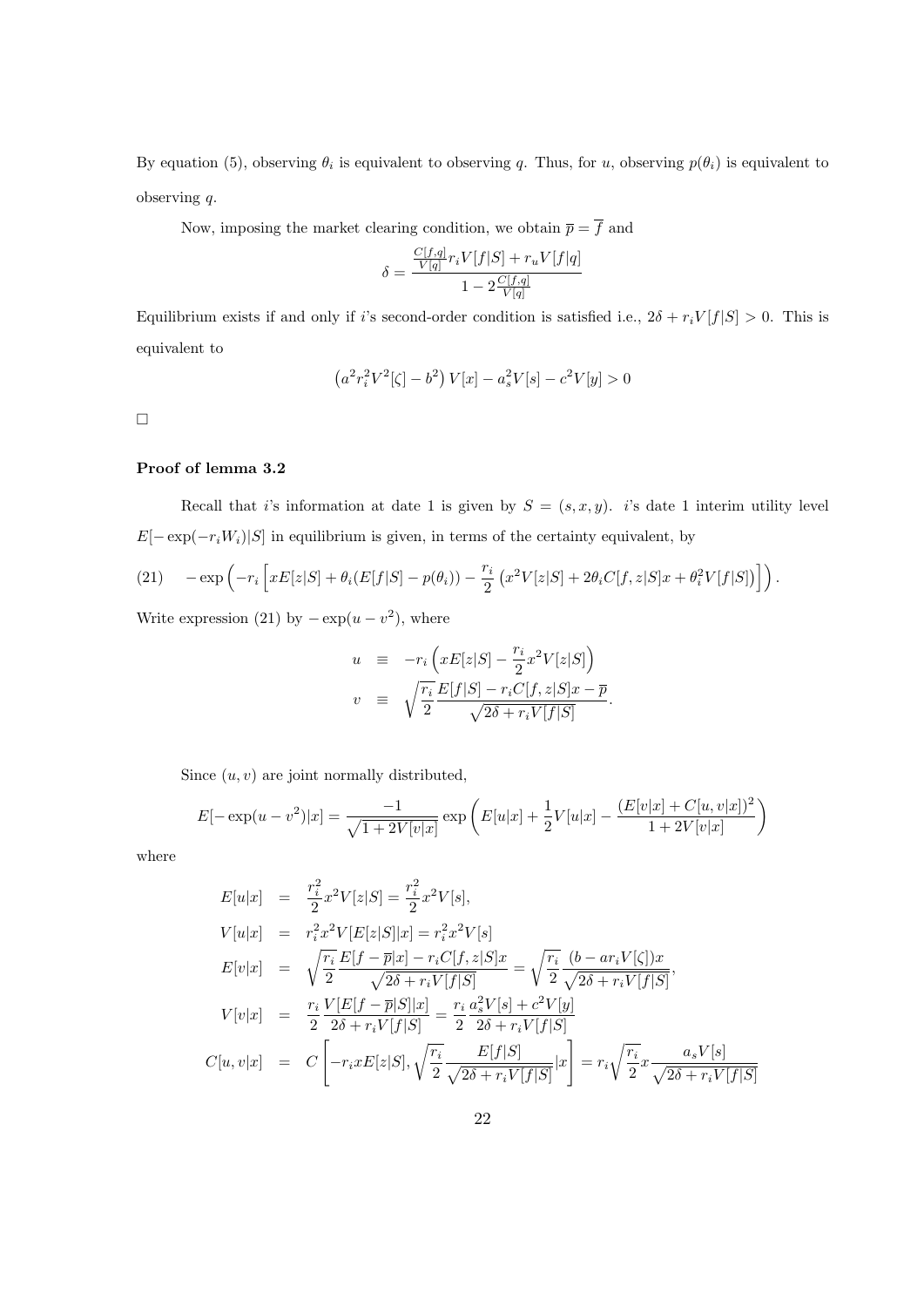Hence, we obtain

$$
E[-\exp(-r_i W_i)|x] = E[-\exp(u - v^2)|x] = -\left(\frac{2\delta + r_i V[f|x]}{2\delta + r_i V[f|S]}\right)^{-\frac{1}{2}} \exp\left(-\frac{1}{2}x^2 M\right)
$$

where

$$
M \equiv -r_i^2 V[z] + r_i \frac{\left(\frac{C[f,x]}{V[x]} - r_i C[f,z]\right)^2}{2\delta + r_i V[f|S]}.
$$

Finally, taking the unconditional expectation, we obtain

$$
E[-\exp(-r_i W_i)] = \left(\frac{2\delta + r_i V[f|x]}{2\delta + r_i V[f|S]}\left[(1 - r_i^2 V[z]V[x]) + V[x]r_i \frac{(\frac{C[f,x]}{V[x]} - r_i C[f,z])^2}{2\delta + r_i V[f|S]}\right]\right)^{-\frac{1}{2}}
$$

Substitution and slight manipulation yields the desired result.  $\Box$ 

#### Proof of proposition 3.3

Immediate from the definition of  $\mathcal{U}$ .  $\Box$ 

#### Proof of proposition 3.4

Note that for  $J > 0$ , it is necessary that

$$
a^{2}r_{i}^{2}V^{2}[\zeta] - b^{2} = (ar_{i}V[\zeta] - b)(ar_{i}V[\zeta] + b) > 0.
$$

Thus,  $b - ar_iV[\zeta] < 0$ , and for given  $(a_s, c)$ , we can choose  $(a'_s, c')$  to satisfy  $c' = 0$ ,  $(a'_s)^2V[s] =$  $a_s^2V[s]+c^2V[y]$  and

$$
(b - ar_i V[\zeta] - a'_s r_i V[s])^2 > (b - ar_i V[\zeta] - a_s r_i V[s])^2.
$$

And the result follows.  $\Box$ 

#### Proof of theorem 3.5

Note first that for  $J > 0$ , it is necessary that

$$
r_i^2 V^2[\zeta] - b^2 = (r_i V[\zeta] - b)(r_i V[\zeta] + b) > 0,
$$

and hence  $b - r_i V[\zeta] < 0$ .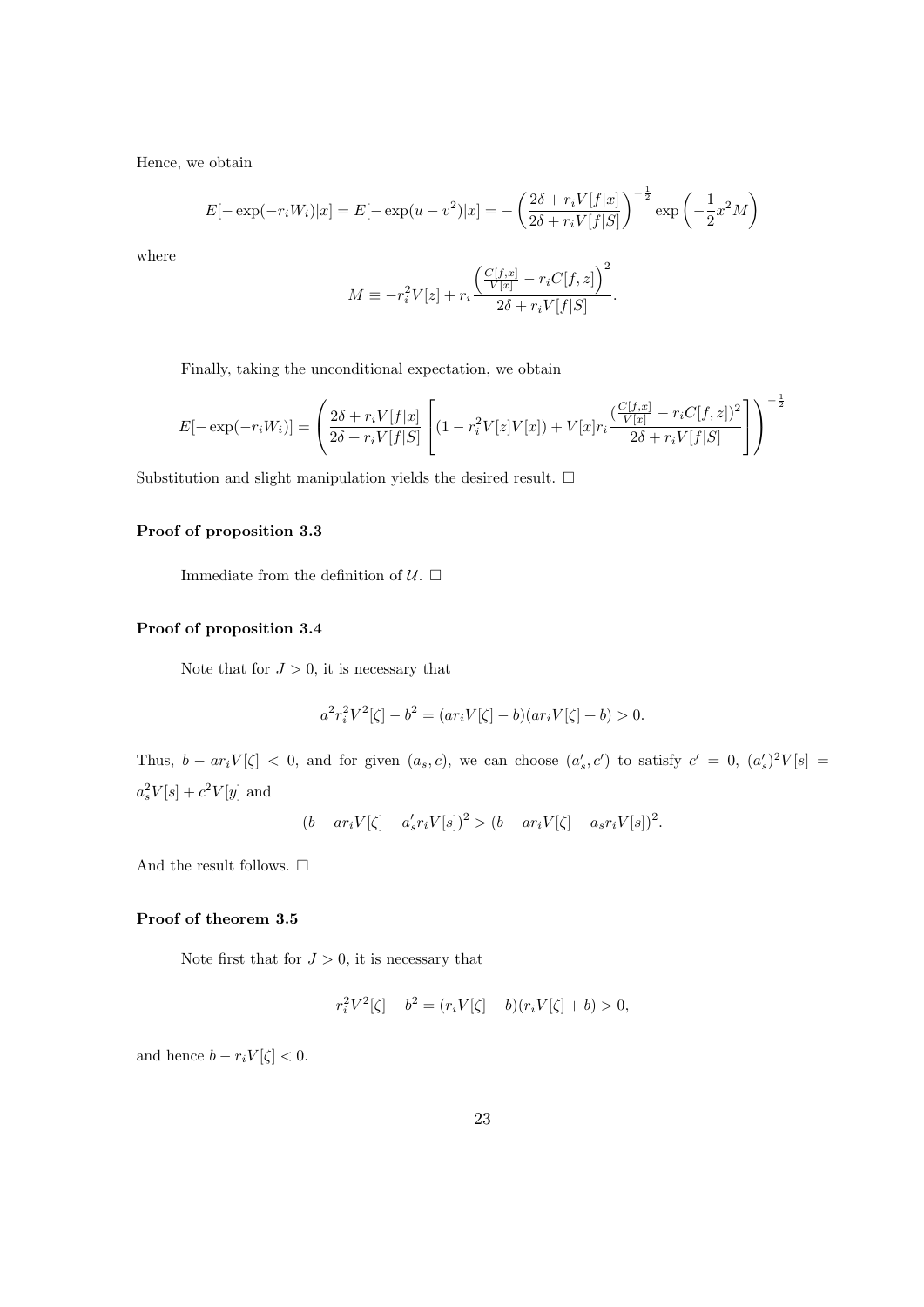Second, by substitution, we can show that

$$
\mathcal{U}|_{a_s=0,b=0} - \mathcal{U} = r_i[r_i^2 V^2[\zeta] V[x] \{2r_u a_s^2 V[s] r_i^2 V^2[\zeta] V[x] + (r_i + 2r_u) V[\zeta] r_i^2 V[x] V[s] a_i^2 V[\zeta]
$$
  
+2(r\_i + 2r\_u) V[\zeta](b - r\_i V[\zeta]) a\_s r\_i V[s] V[x]\}  
+ (r\_i + 2r\_u) V[\zeta](b^2 V[x] + a\_s^2 V[s])(1 - r\_i^2 V[x] V[z]) a\_s^2 V[s]  
+ (r\_i + 2r\_u) V[\zeta](b^2 V[x] + a\_s^2 V[s])(b - r\_i V[\zeta] - a\_s r\_i V[s])^2 V[x]]

is strictly greater than 0 if  $a_s < 0$  since  $b - r_iV[\zeta] < 0$ . Thus,  $\mathcal{U}|_{a_s=0,b=0} \geq \mathcal{U}|_{a_s<0}$  for any b, and for the optimal innovation,  $a_s \geq 0$ .

Third, direct calculation shows that  $\frac{\partial U}{\partial a_s}|_{a_s=0} > 0$  for any b. Therefore, for the optimal innovation,  $a_s>0$  should hold.

Fourth, setting  $a = 1$  and  $c = d = 0$ ,  $\mathcal{U}$  is a continuous function of  $(a_s, b)$  on the compact set

$$
\{(a_s, b) \mid a_s \ge 0, r_i^2 V^2[\zeta] V[x] - b^2 V[x] - a_s^2 V[s] \ge 0\}
$$

Thus, there exists  $(a_s^*, b^*)$  that maximizes U with  $a = 1$  and  $c = d = 0$ .

Finally, define

$$
\eta = \frac{r_i V[\zeta] - b}{a_s} > 0.
$$

Then, we have

$$
\mathcal{U}=r_iJ\frac{L'}{N'}
$$

$$
J \equiv r_i^2 V^2[\zeta] V[x] - b^2 V[x] - a_s^2 V[s]
$$
  
\n
$$
L' \equiv (1 - r_i^2 V[x] V[z]) V[s] + V[x] \{\eta + r_i V[s]\}^2
$$
  
\n
$$
N' \equiv (r_i + 2r_u) \{V[s] + \eta^2 V[x] \} V[\zeta] + 2r_u V[s] r_i^2 V^2[\zeta] V[x].
$$

Now, let  $\eta^* = \frac{r_i V[\zeta] - b^*}{a^*}$  $\frac{\lfloor \zeta \rfloor - b}{a^*_s}$ . Then, maximizing U s.t.

$$
\left(\frac{r_i V[\zeta] - b}{a_s}\right) = \eta^*
$$

is equivalent to

$$
\min_{a_s, b} \ \left\{ b^2 V[x] + a_s^2 V[s] \right\} \quad s.t. \quad \left( \frac{r_i V[\zeta] - b}{a_s} \right) = \eta^*
$$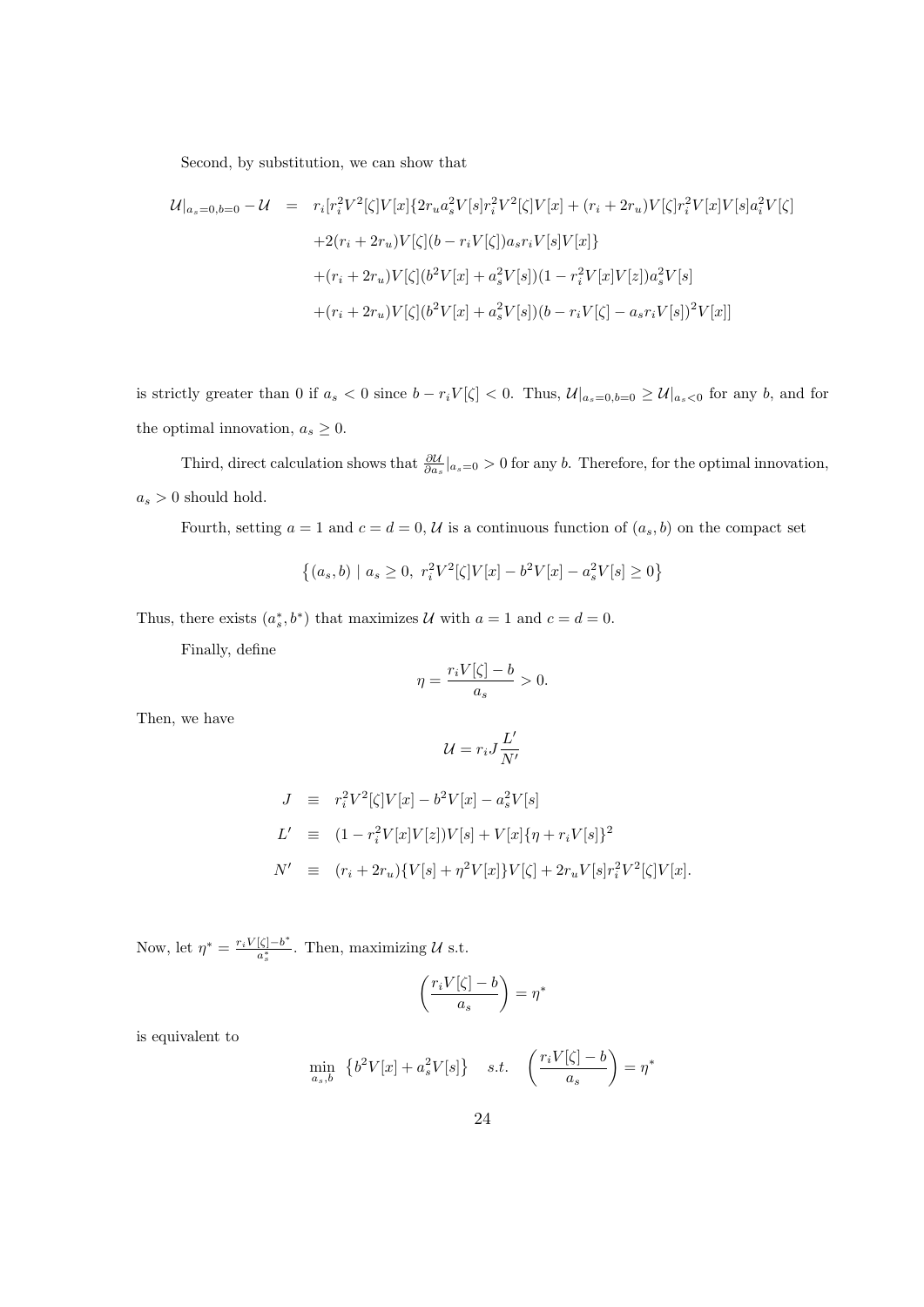for which  $(a_s^*, b^*)$  must be the solution. Indeed, we can solve this minimization problem to obtain

$$
a_s^* = \frac{\eta^* r_i V[\zeta] V[x]}{(\eta^*)^2 V[x] + V[s]} > 0 \text{ and}
$$
  

$$
b^* = \frac{r_i V[\zeta] V[s]}{(\eta^*)^2 V[x] + V[s]} > 0.
$$

 $\Box$ 

#### Proof of theorem 3.6

Suppose that the optimally designed security  $f^* = \overline{f} + \zeta + a_s^* s + b^* x$  is issued. Denote by  $\theta_i^*$ i's demand of  $f^*$  in equilibrium, and by  $P^*(\theta_i^*) = \overline{p}^* + \delta^*\theta_i^*$  the rational expectation equilibrium price function. Then, issuer  $i$ 's equilibrium allocation is given by

$$
xz + \theta_i^* [f^* - P^*(\theta_i^*)] = xz + \frac{E[f^*|S] - r_i C[f^*, z|S]x - \overline{f}}{2\delta^* + r_i V[f^*|S]} (\zeta + a_s^* s + b^* x)
$$
  
+ 
$$
\left[ \frac{E[f^*|S] - r_i C[f^*, z|S]x - \overline{f}}{2\delta^* + r_i V[f^*|S]} \right]^2 \delta^*
$$
  
= 
$$
xz + \frac{b^* - r_i V[\zeta] - a_s^* r_i V[s]}{2\delta^* + r_i V[f^*|S]} xz
$$
  
+ 
$$
\frac{b^* - r_i V[\zeta] - a_s^* r_i V[s]}{2\delta^* + r_i V[f^*|S]} x [ (a_s^* - 1)s + b^* x ]
$$
  
+ 
$$
\frac{a_s^*}{2\delta^* + r_i V[f^*|S]} s [ z + (a_s^* - 1)s + b^* x ]
$$
  
+ 
$$
\left[ \frac{a_s^* s + (b^* - r_i V[\zeta] - a_s^* r_i V[s])x}{2\delta^* + r_i V[f^*|S]} \right]^2 \delta^*.
$$

Now, suppose that instead of  $f^*$ , an equity with the payoff  $e = xz$  is issued. The equity is traded in the same timing as  $f^*$ . Suppose also that an equilibrium exists for the market of the equity. Denote by  $\theta_{ei}$  i's equilibrium demand of the equity and by  $P_e$  the equilibrium price function. As natural requirements, we restrict that both  $\theta_{ei}$  and  $P_e$  are measurable with respect to the information  $S \equiv (s, x, y)$  available to i in trading. i's equilibrium allocation when the equity is traded is given by  $xz + \theta_{ei} \{xz - P_e\}$ . In order for this allocation to be equal to that attained by the optimal security  $f^*$ , it is necessary that

$$
\theta_{ei} = \frac{b^* - r_i V[\zeta] - a_s^* r_i V[s]}{2\delta^* + r_i V[f^*|S]}
$$

and

$$
P_e = \frac{2\delta^* + r_i V[f^*|S]}{b^* - r_i V[\zeta] - a_s^* r_i V[s]} \left[\frac{b^* - r_i V[\zeta] - a_s^* r_i V[s]}{2\delta^* + r_i V[f^*|S]} x\left[(a_s^* - 1)s + b^* x\right]\right]
$$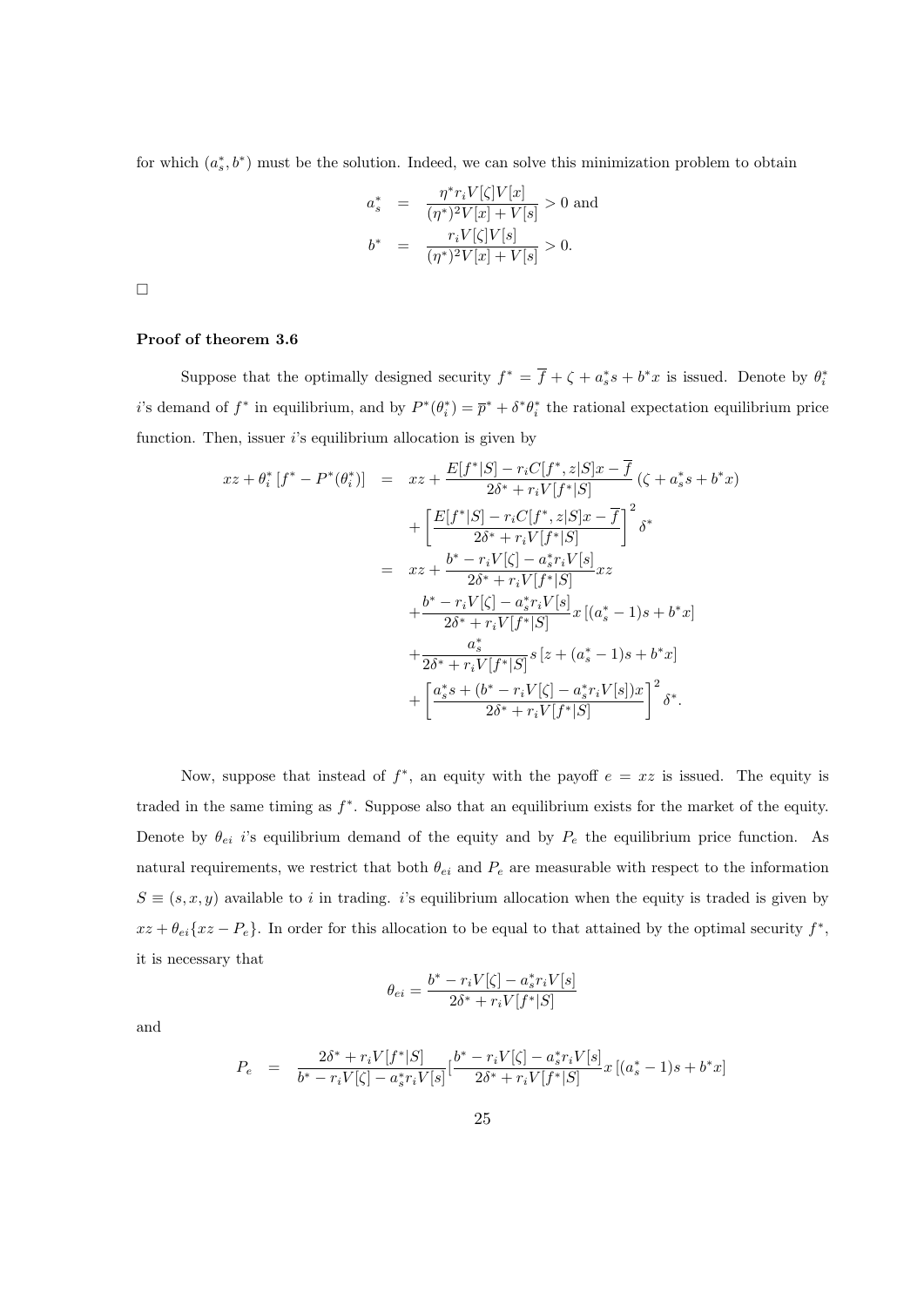$$
+\frac{a_s^*s}{2\delta^* + r_i V[f^*|S]} [z + (a_s^* - 1)s + b^*x] + \left[ \frac{a_s^*s + (b^* - r_i V[\zeta] - a_s^* r_i V[s])x}{2\delta^* + r_i V[f^*|S]} \right]^2 \delta^*].
$$

However,  $P_e$  cannot be measurable with respect to  $S = (s, x, y)$  as long as  $V[s] > 0$ .

## Proof of lemma 3.7

Immediate from the proof of theorem 2.5.  $\Box$ 

#### Proof of lemma 4.1

Similarly to the proof of lemma 2.1, we can obtain the equilibrium price function  $\hat{p}(\theta_i) = \overline{p} + \hat{\delta}\theta_i$ such that  $\overline{p} = \overline{f}$  and

$$
\hat{\delta} = \frac{1}{1 - C[f, q]/V[q]} \{ \frac{C[f, q]}{V[q]} r_i V[f|S] + r_u V[f|q] \}
$$

where

$$
q = E[f|S] - r_i C[f, z|S]x - \overline{f}.
$$

This is well defined if and only if

$$
V[q] - C[f, q] = -ar_i V[\zeta](b - ar_i V[\zeta]) \neq 0.
$$

 $\Box$ 

## Proof of lemma 4.2

Mimic the proof of lemma  $2.2$ .

## Proof of proposition 4.3

Direct computation shows that

$$
\frac{\partial \mathcal{U}}{\partial d^2} = r_i^2 \frac{\hat{J}^2 \hat{L} V[\epsilon]}{\hat{N}^3 (a^2 V[\zeta] + d^2 V[\epsilon])} [- (r_i + r_u) \{a_s^2 V[s] + c^2 V[y] + (b - ar_i V[\zeta])^2 V[x] \} (a^2 V[\zeta] + d^2 V[\epsilon]) + r_u (a_s^2 V[s] + c^2 V[y]) a^2 V[\zeta] r_i^2 V[\zeta] V[x]] \leq 0
$$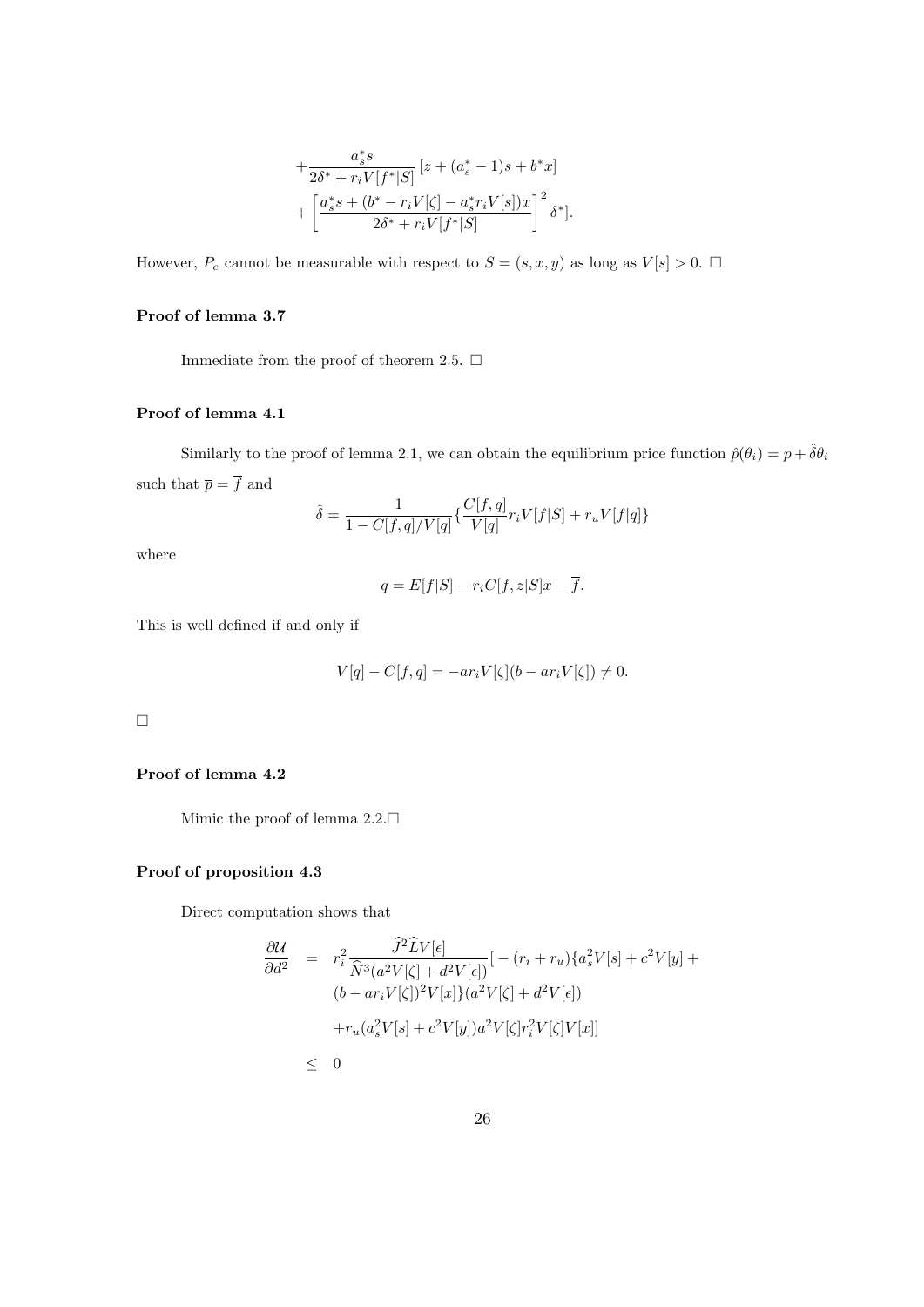since

$$
r_i^2V[\zeta]V[x]
$$

 $\Box$ 

## Proof of proposition 4.4

Take  $a'_{s}$  and c to satisfy  $c = 0$ ,  $(a'_{s})^{2}V[s] = a_{s}^{2}V[s] + c^{2}V[y]$ , and

$$
(b - ar_i V[\zeta] - a_s V[s])^2 < (b - ar_i V[\zeta] - a'_s V[s])^2.
$$

 $\hfill \square$ 

### Proof of proposition 4.5

Direct computation shows that

$$
\frac{\partial \mathcal{U}}{\partial \xi} = 2r_i^2 \frac{(r_i V[\zeta] V[x])^2}{\widehat{n}^3} V^2[\zeta] V[s] G(\xi)
$$

Define  $G(\xi)$  as,

(22)  
\n
$$
G(\xi) \equiv -V[s](1 - r_i^2 V[x]V[\zeta]) \{r_i + r_u + r_u r_i^2 V[x]V[\zeta] \} \xi^3
$$
\n
$$
+ r_i V[x]V[s] \{r_i + r_u + r_u r_i^2 V[x]V[\zeta] \} \xi^2
$$
\n
$$
-V[x] \{r_i + r_u + (r_i + 3r_u)r_i^2 V[x]V[\zeta] \} \xi
$$
\n
$$
-V^2[x]r_i(r_i + r_u).
$$

Clearly,

$$
\frac{\partial U}{\partial \xi}|_{\xi=0} = 2r_i^2 \frac{(r_i V[\zeta] V[x])^2}{\{(r_i + r_u)V[\zeta] V[x]\}^3} V^2[\zeta] V[s] \{-V^2[x]r_i(r_i + r_u)\} < 0.
$$

 $\hfill \square$ 

## Proof of theorem 4.6

Since

$$
\mathcal{U}|_{\xi=0} = r_i^2 (r_i V[\zeta] V[x])^2 \frac{1}{(r_i + r_u)V[\zeta]} > 0
$$

and  $\lim_{\xi \to -\infty} U = 0$ , there exists some  $\overline{\xi} < 0$  such that for any  $\xi' < \overline{\xi}$ ,  $\mathcal{U}|_{\xi = \xi'} < \mathcal{U}|_{\xi = 0}$ . Because  $\mathcal{U}$  is continuous in  $\xi$ , it attains its maximum at some  $\xi$  in a compact set  $[\overline{\xi}, 0]$ .